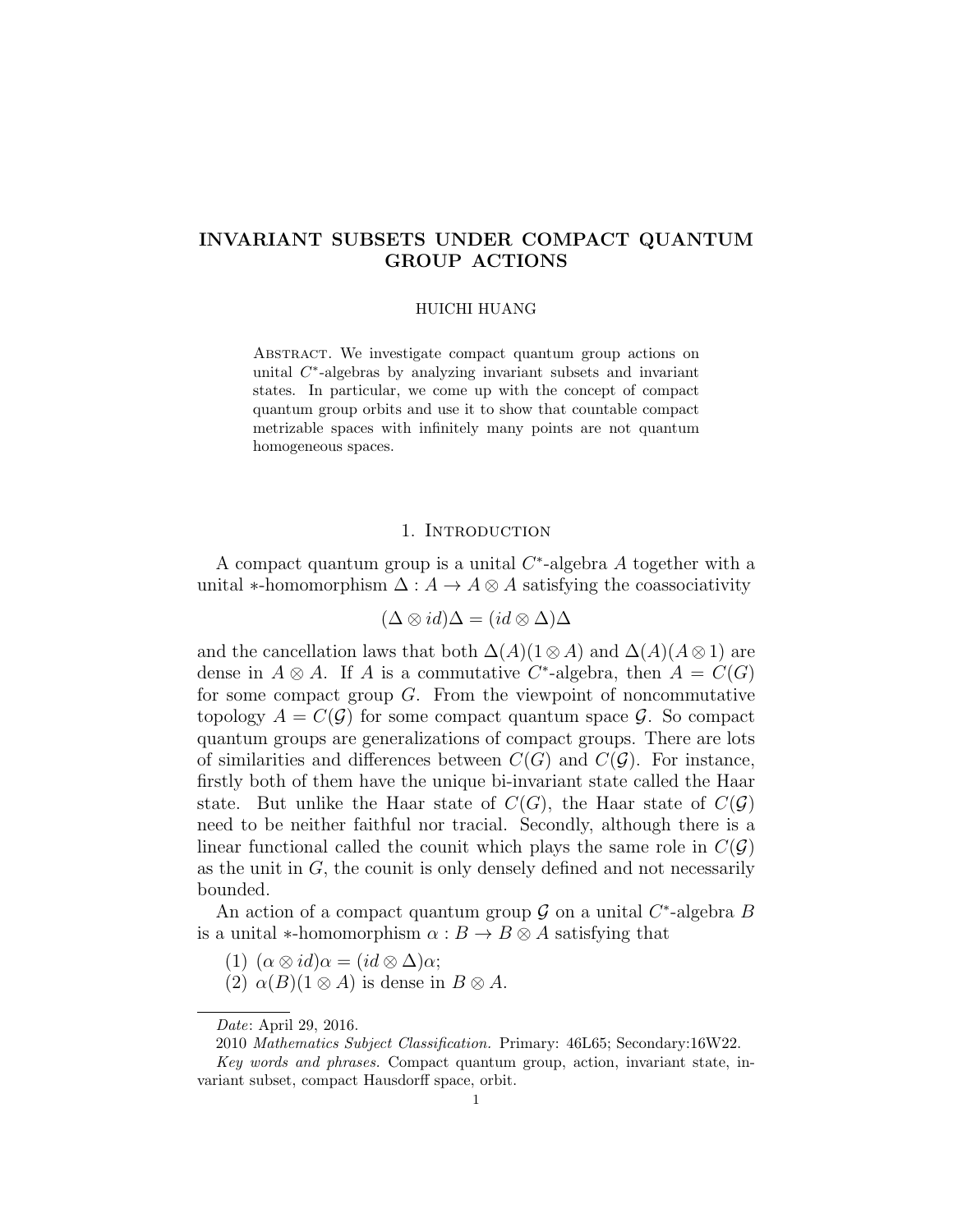If  $A = C(G)$  for some compact group G and  $B = C(X)$  for some compact Hausdorff space X, then the action  $\alpha$  is just the action of G on  $X$  as homeomorphisms. Therefore actions of compact quantum groups on unital C ∗ -algebras are generalizations of compact groups on compact Hausdorff spaces. Moreover when a group acts on a space, the group elements are symmetries on the space. So when a compact quantum group  $G$  acts on a unital  $C^*$ -algebra  $B$ , then  $G$  can be understood as a set of quantum symmetries of the compact quantum space B.

A compact quantum group action  $\alpha$  of  $\mathcal G$  on  $B$  is called ergodic if  ${b \in B | \alpha(b) = b \otimes 1} = \mathbb{C}$ . If G is a compact group and  $B = C(X)$ for a compact Hausdorff space X, then  $\alpha$  is ergodic just means that the action is transitive. In this case  $X$  is called homogeneous. Generalizing the classical homogeneous space, we call a unital  $C^*$ -algebra  $B$ a homogeneous space if B admits an ergodic compact group action or a quantum homogeneous space if B admits an ergodic compact quantum group action. Note that there are different definitions of quantum homogeneous spaces (see [? ] for example) we adopt the one given by P. Podles in [?, Definition 1.8].

A compact group is a compact quantum group, hence a homogeneous space is a quantum homogeneous space. However, a quantum homogeneous space is not necessarily a homogeneous space.

It was shown by Høegh-Krohn, Landstad and Størmer that a homogeneous space has a finite trace [? ]. But the class of quantum homogeneous spaces includes operator algebras of some other types. For instance, S. Wang showed that some type III factors and Cuntz algebras are quantum homogeneous spaces [? ]. So there exists compact quantum spaces which are quantum homogeneous space, but not homogeneous. Thus on some compact quantum spaces, namely Cuntz algebra, although there are not enough symmetries to make these spaces to be homogeneous spaces, there are enough quantum symmetries such that these spaces are quantum homogeneous spaces.

But when one considers compact quantum group actions on classical compact spaces, the situation is quite different. So far, all classical quantum homogeneous spaces are homogeneous spaces [? ? ? ]. This means that on a classical compact space, if there are not enough symmetries, then there are not enough quantum symmetries. This interesting phenomena leads us to conjecture that a compact Hausdorff space is a quantum homogeneous space if and only if it is a homogeneous space. Our main result in the paper is to confirm this conjecture in the case of compact Hausdorff spaces with countably infinitely many points.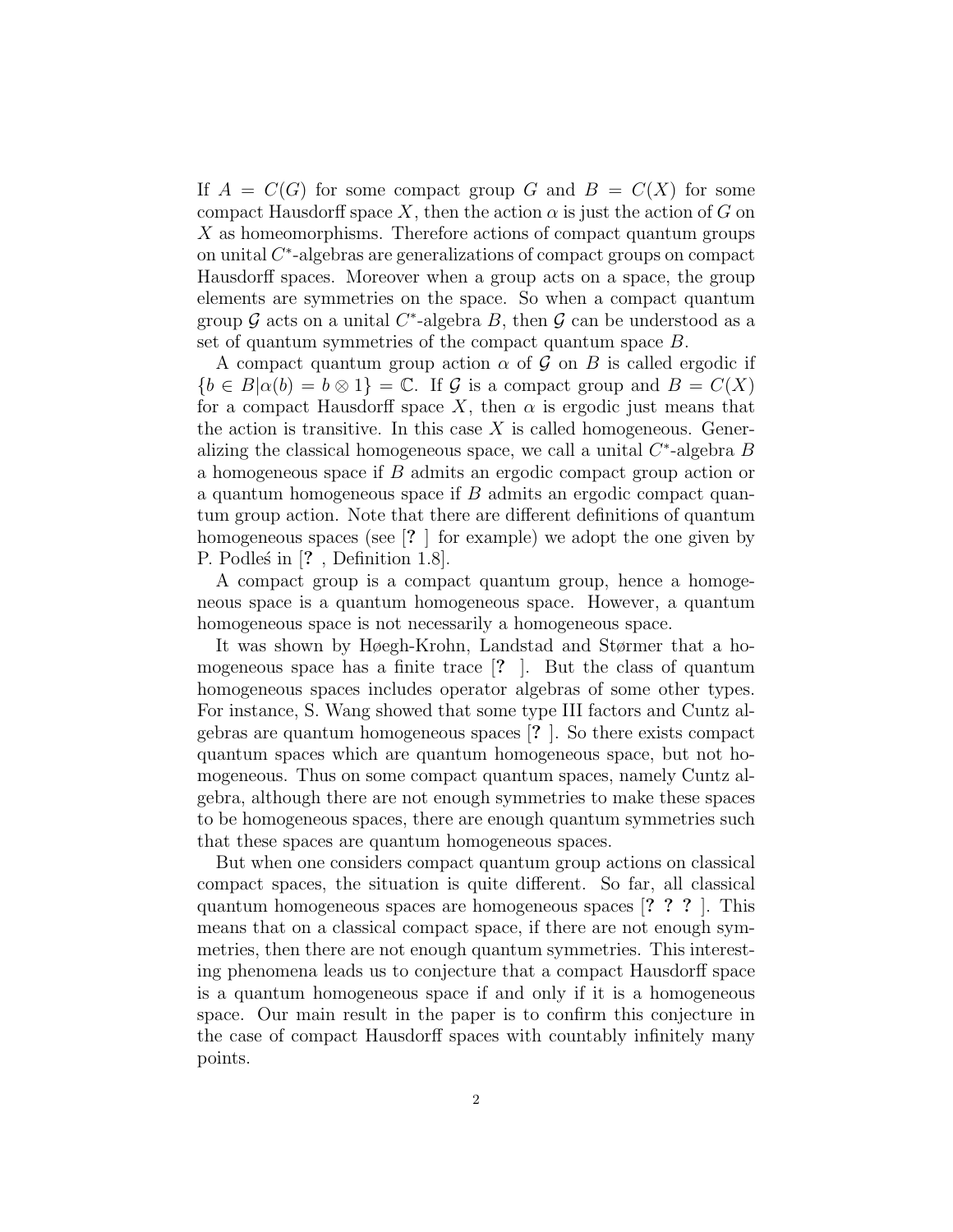Theorem 1.1. Any compact Hausdorff space with countably infinitely many points is not a quantum homogeneous space.

To prove the main theorem, we use invariant subsets and invariant states, formulate the concept of compact quantum group orbits and adopt them to study ergodic actions on compact spaces.

The paper is organized as follows. In section 2 we collect some facts about compact quantum groups and their actions on unital  $C^*$ algebras. In section 3, we derive some results about invariant subsets and invariant states which will be used later. Especially, we show that a compact quantum group action is ergodic iff there is a unique invariant state (Theorem ??). Next we show that the "support" of an invariant state is an invariant subset (Theorem ??) and show that as long as all invariant states are tracial or there exists a faithful tracial invariant state, the compact quantum group is a Kac algebra (Theorem ??). Section 4 is about compact quantum group actions on classical compact spaces. We formulate the concept of orbits. Then we prove that an orbit is an invariant subset (Theorem ??) and that an action is ergodic iff there exists a unique orbit (Theorem ??). In section 4.4 we prove Theorem ?? which says the invariant measure on a quantum homogeneous compact Hausdorff space with infinitely many points is non-atomic and the main theorem, Theorem ?? follows immediately.

#### **ACKNOWLEDGEMENTS**

This paper is one part of my PhD thesis. I am grateful to my PhD supervisor Hanfeng Li for his long term support and encouragement. His advice is indispensable for the writing of this paper. The paper goes to the final stage when I was a postdoctoral from June 2013 to January 2016 supported by ERC Advanced Grant No. 267079. I express my gratitude to my mentor Joachim Cuntz. Part of the paper was carried out during my staying in Chongqing University in the summer of 2012. I thank Dechao Zheng for his hospitality. I also thank Shuzhou Wang for many helpful discussions about compact quantum group theory and his pointing out an error in Remark ??. I also thank Piotr Soltan for his comments. Lastly I thank Masoud Khalkhali and the anonymous referee for their detailed comments which improve readability of the paper.

## 2. Preliminaries

In this section, we recall some definitions and basic properties of compact quantum groups and their actions. We refer to [? ? ? ] for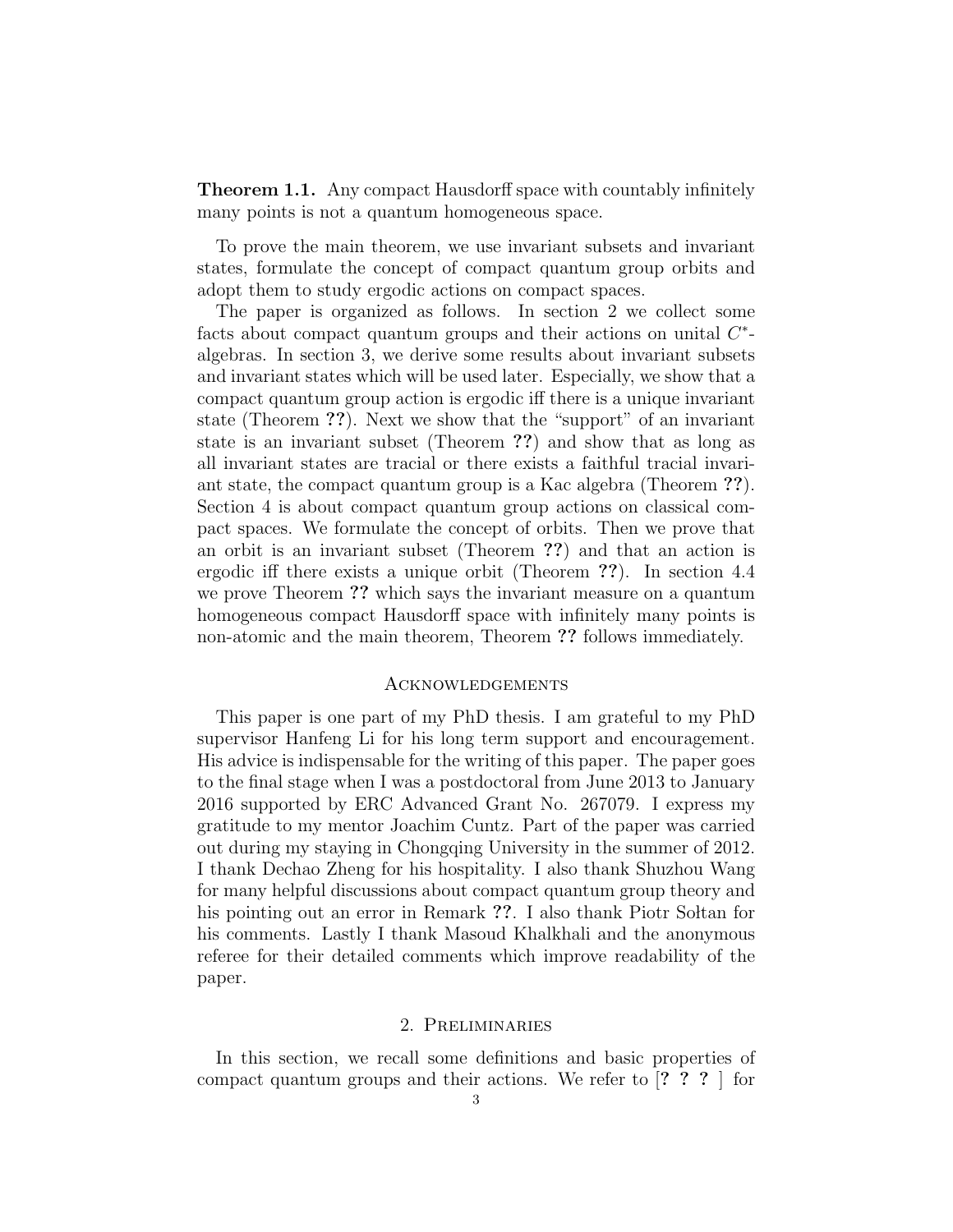basics of compact quantum groups and [? ? ? ] for some background of compact quantum group actions.

Throughout this paper, for two unital  $C^*$ -algebras A and B, the notations  $A \otimes B$  and  $A \odot B$  stand for the minimal and the algebraic tensor product of A and B respectively.

For a ∗-homomorphism  $\beta : B \to B \otimes A$ , use  $\beta(B)(1 \otimes A)$  and  $\beta(B)(B \otimes 1)$  to denote the linear span of the set  $\{\beta(b)(1_B \otimes a)|b \in$ B,  $a \in A$  and the linear span of the set  $\{\beta(b_1)(b_2 \otimes 1_A)|b_1, b_2 \in B\}$ respectively.

For a  $C^*$ -algebra B, we use  $S(B)$  to denote the state space of B. For  $\mu \in S(B)$ , we denote  $\{b \in B | \mu(b^*b) = 0\}$  by  $N_{\mu}$ . If  $N_{\mu} = \{0\}$ , then  $\mu$  is called faithful. If  $\mu(ab) = \mu(ba)$  for all  $a, b \in B$ , then  $\mu$  is called tracial.

Let's first recall the definition of compact quantum group, which, briefly speaking, is the  $C^*$ -algebra of continuous functions on some compact quantum space with a group-like structure.

Definition 2.1. [? , Definition 1.1]

A compact quantum group is a pair  $(A, \Delta)$  consisting of a unital C<sup>\*</sup>-algebra A and a unital \*-homomorphism  $\Delta: A \to A \otimes A$  such that

- (1)  $(id \otimes \Delta)\Delta = (\Delta \otimes id)\Delta$ .
- (2)  $\Delta(A)(1 \otimes A)$  and  $\Delta(A)(A \otimes 1)$  are dense in  $A \otimes A$ .

The  $*$ -homomorphism  $\Delta$  is called the **coproduct** or **comultiplica**tion of  $\mathcal G$ . The first condition in the definition of compact quantum groups just means that the coproduct is associative, and the second condition says that the left cancellation law and the right cancellation law hold. Note that a compact semigroup in which cancellation laws hold is a group. Hence compact quantum groups are the quantum analogue of compact groups.

Furthermore, one can think of A as  $C(G)$ , i.e., the C<sup>\*</sup>-algebra of continuous functions on some quantum space  $\mathcal G$  and in the rest of the paper we write a compact quantum group  $(A, \Delta)$  as  $\mathcal{G}$ .

There exists a unique state h on A such that

$$
(h \otimes id)\Delta(a) = (id \otimes h)\Delta(a) = h(a)1_A
$$

for all a in A. The state h is called the **Haar state** of  $\mathcal{G}$  or the **Haar** state on A. Throughout this paper, we use  $h$  to denote the Haar state of  $\mathcal G$ .

Example 2.2. [Examples of compact quantum groups]

(1) For every non-singular  $n \times n$  complex matrix  $Q(n > 1)$ , the universal compact quantum group  $(A_u(Q), \Delta_Q)$  [?, Theorem 1.3] is generated by  $u_{ij}$   $(i, j = 1, \dots, n)$  with defining relations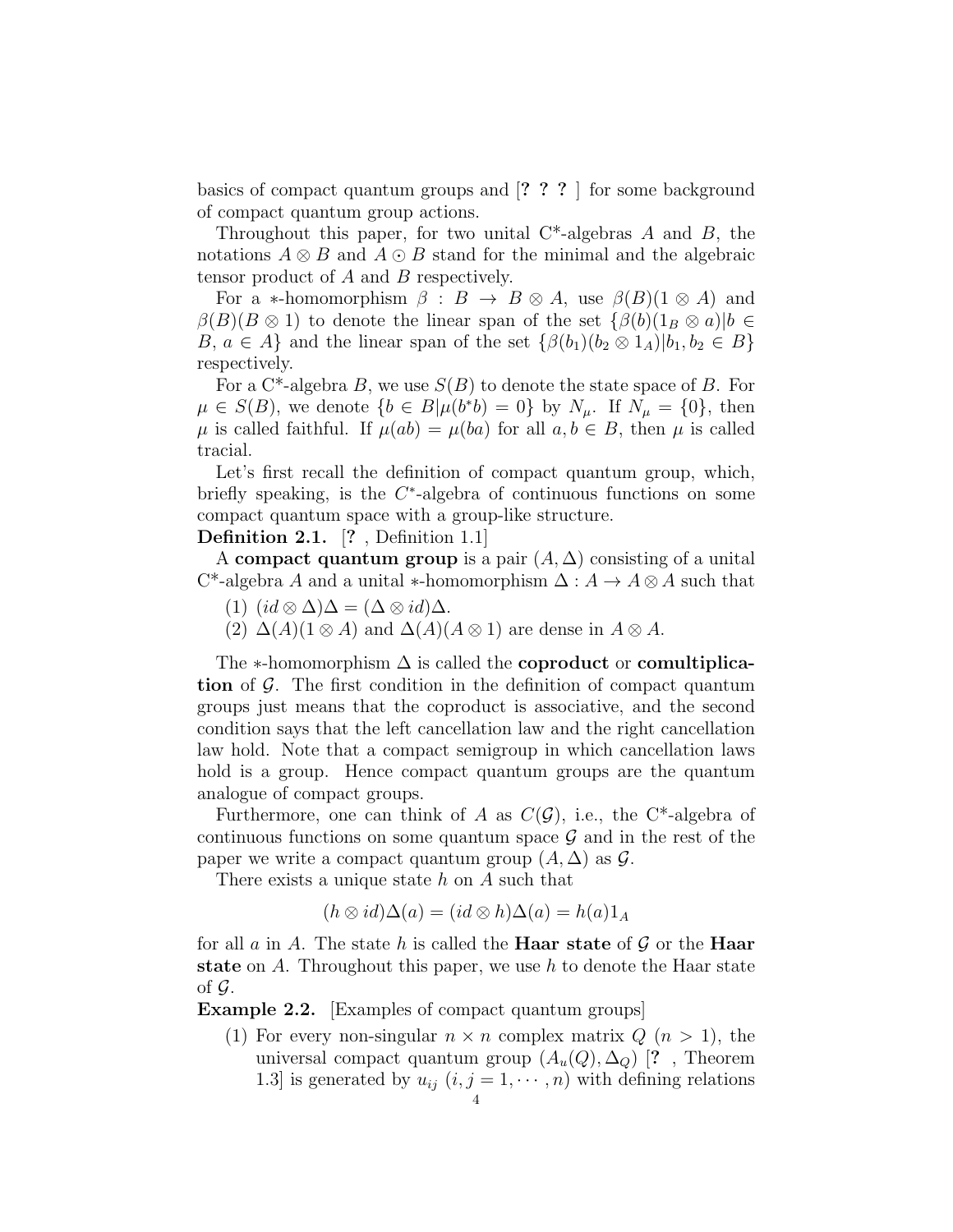(with 
$$
u = (u_{ij})
$$
):  
\n $u^*u = I_n = uu^*, \quad u^t Q \bar{u} Q^{-1} = I_n = Q \bar{u} Q^{-1} u^t;$ 

and the coproduct  $\Delta_Q$  given by  $\Delta_Q(u_{ij}) = \sum_{k=1}^n u_{ik} \otimes u_{kj}$  for  $1 \leq i, j \leq n$ . In particular, when Q is the identity matrix, we denote  $(A_u(Q), \Delta_Q)$  by  $A_u(n)$ .

(2) The quantum permutation group  $(A_s(n), \Delta_n)$  [?, Theorem 3.1] is the universal C<sup>\*</sup>-algebra generated by  $a_{ij}$  for  $1 \le i, j \le n$ under the relations

$$
a_{ij}^* = a_{ij} = a_{ij}^2
$$
,  $\sum_{i=1}^n a_{ij} = \sum_{j=1}^n a_{ij} = 1$ .

The coproduct  $\Delta_n$ :  $A_s(n) \to A_s(n) \otimes A_s(n)$  is the  $\ast$ -homomorphism satisfying that

$$
\Delta_n(a_{ij})=\sum_{k=1}^n a_{ik}\otimes a_{kj}.
$$

**Definition 2.3.** Let A be an associative  $*$ -algebra over  $\mathbb C$  with an identity. Assume that  $\Delta$  is a unital  $*$ -homomorphism from A to  $A \odot A$ such that  $(\Delta \otimes id)\Delta = (id \otimes \Delta)\Delta$ . Also assume that there are linear maps  $\varepsilon : A \to \mathbb{C}$  and  $\kappa : A \to A$  such that

$$
(\varepsilon \otimes id)\Delta(a) = (id \otimes \varepsilon)\Delta(a) = a
$$

$$
m(\kappa \otimes id)\Delta(a) = m(id \otimes \kappa)\Delta(a) = \varepsilon(a)1
$$

for all  $a \in A$ , where  $m : A \odot A \rightarrow A$  is the multiplication map. Then  $(A, \Delta)$  is called a **Hopf** \*-algebra [?, Definition 2.3].

A nondegenerate (unitary) representation  $U$  of a compact quantum group G is an invertible (unitary) element in  $M(K(H) \otimes A)$  for some Hilbert space H satisfying that  $U_{12}U_{13} = (id \otimes \Delta)U$ . Here  $K(H)$ is the C<sup>\*</sup>-algebra of compact operators on H and  $M(K(H) \otimes A)$  is the multiplier C<sup>\*</sup>-algebra of  $K(H) \otimes A$ . We write  $U_{12}$  and  $U_{13}$  respectively for the images of U by two maps from  $M(K(H) \otimes A)$  to  $M(K(H) \otimes A \otimes A)$  where the first one is obtained by extending the map  $x \mapsto x \otimes 1$  from  $K(H) \otimes A$  to  $K(H) \otimes A \otimes A$ , and the second one is obtained by composing this map with the flip on the last two factors. The Hilbert space  $H$  is called the **carrier Hilbert space** of  $U$ . From now on, we always assume representations are nondegenerate. If the carrier Hilbert space  $H$  is of finite dimension, then  $U$  is called a finite dimensional representation of G.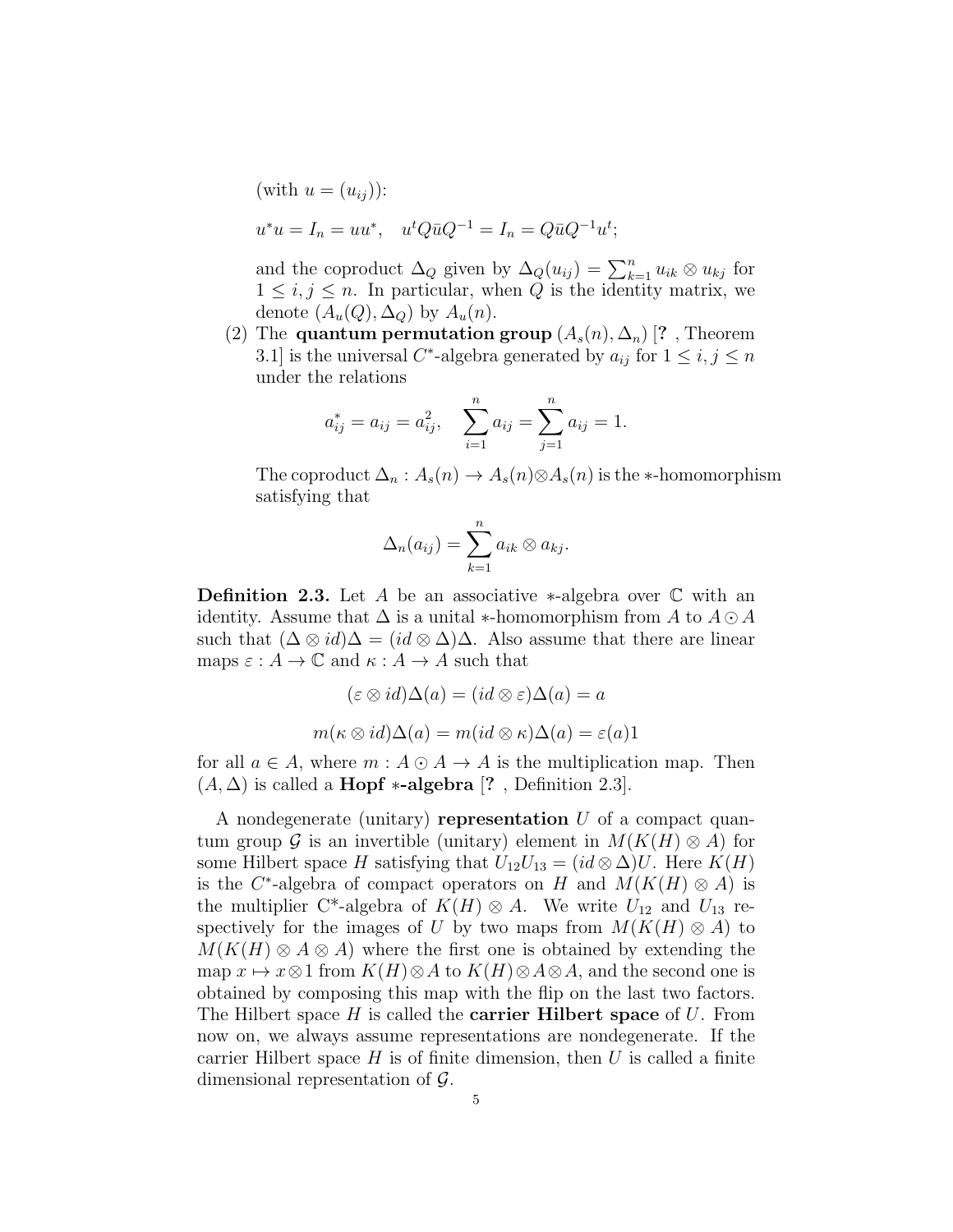For two representations  $U_1$  and  $U_2$  with the carrier Hilbert spaces  $H_1$  and  $H_2$  respectively, the set of **intertwiners** between  $U_1$  and  $U_2$ ,  $Mor(U_1, U_2)$ , is defined as

$$
Mor(U_1, U_2) = \{T \in B(H_1, H_2) | (T \otimes 1)U_1 = U_2(T \otimes 1) \}.
$$

Two representations  $U_1$  and  $U_2$  are equivalent if there exists an invertible element T in  $Mor(U_1, U_2)$ . A representation U is called **irre**ducible if  $Mor(U, U) \cong \mathbb{C}$ .

Moreover, we have the following well-established facts about representations of compact quantum groups:

- (1) Every finite dimensional representation is equivalent to a unitary representation.
- (2) Every irreducible representation is finite dimensional.

Let  $\widehat{G}$  be the set of equivalence classes of irreducible representations of G. For every  $\gamma \in \widehat{G}$ , let  $U^{\gamma} \in \gamma$  be unitary and  $H_{\gamma}$  be its carrier Hilbert space with dimension  $d_{\gamma}$ . After fixing an orthonormal basis of  $H_{\gamma}$ , we can write  $U^{\gamma}$  as  $(u_{ij}^{\gamma})_{1 \leq i,j \leq d_{\gamma}}$  with  $u_{ij}^{\gamma} \in A$ . The matrix  $\overline{U^{\gamma}}$ is still an irreducible representation (not necessarily unitary) with the carrier Hilbert space  $\overline{H_{\gamma}}$ . It is called the **contragradient** representation of  $U^{\gamma}$  and the equivalence class of  $\overline{U^{\gamma}}$  is denoted by  $\gamma^{c}$ . There is a unique positive invertible element  $F^{\gamma}$  in  $Mor(U^{\gamma}, U^{\gamma^{cc}})$  such that  $tr(F^{\gamma}) = tr(F^{\gamma})^{-1}$ . Denote  $tr(F^{\gamma})$  by  $M_{\gamma}$  and  $M_{\gamma}$  is called the **quan**tum dimension of  $\gamma$ . Note that  $F^{\gamma} > 0$  is in  $B(H_{\gamma})$  and can be expressed as a  $d_{\gamma} \times d_{\gamma}$  matrix under the same orthonormal basis of  $H_{\gamma}$ adopted by  $U^{\gamma}$ .

The linear space  $\mathscr A$  spanned by  $\{u_{ij}^{\gamma}\}_{\gamma \in \widehat{\mathcal G},\,1\le i,j\le d_\gamma}$  is a Hopf  $\ast$ -algebra [? ? ] such that

$$
\Delta|_{\mathscr{A}} : \mathscr{A} \to \mathscr{A} \odot \mathscr{A}, \qquad \Delta(u_{ij}^\gamma) = \sum_{m=1}^{d_\gamma} u_{im}^\gamma \otimes u_{mj}^\gamma.
$$

Moreover, the following are true.

- (1) The Haar state h is **faithful** on  $\mathscr A$ , that is, if  $h(a^*a) = 0$  for an  $a \in \mathscr{A}$ , then  $a = 0$ .
- (2) There exist uniquely a linear multiplicative functional  $\varepsilon : \mathscr{A} \to$ C and a linear antimultiplicative map  $\kappa : \mathscr{A} \to \mathscr{A}$  such that

$$
\varepsilon(u_{ij}^{\gamma}) = \delta_{ij}, \qquad \kappa(u_{ij}^{\gamma}) = (u_{ji}^{\gamma})^*.
$$

The two maps  $\varepsilon$  and  $\kappa$  are called the **counit** and the **antipodle** of G respectively.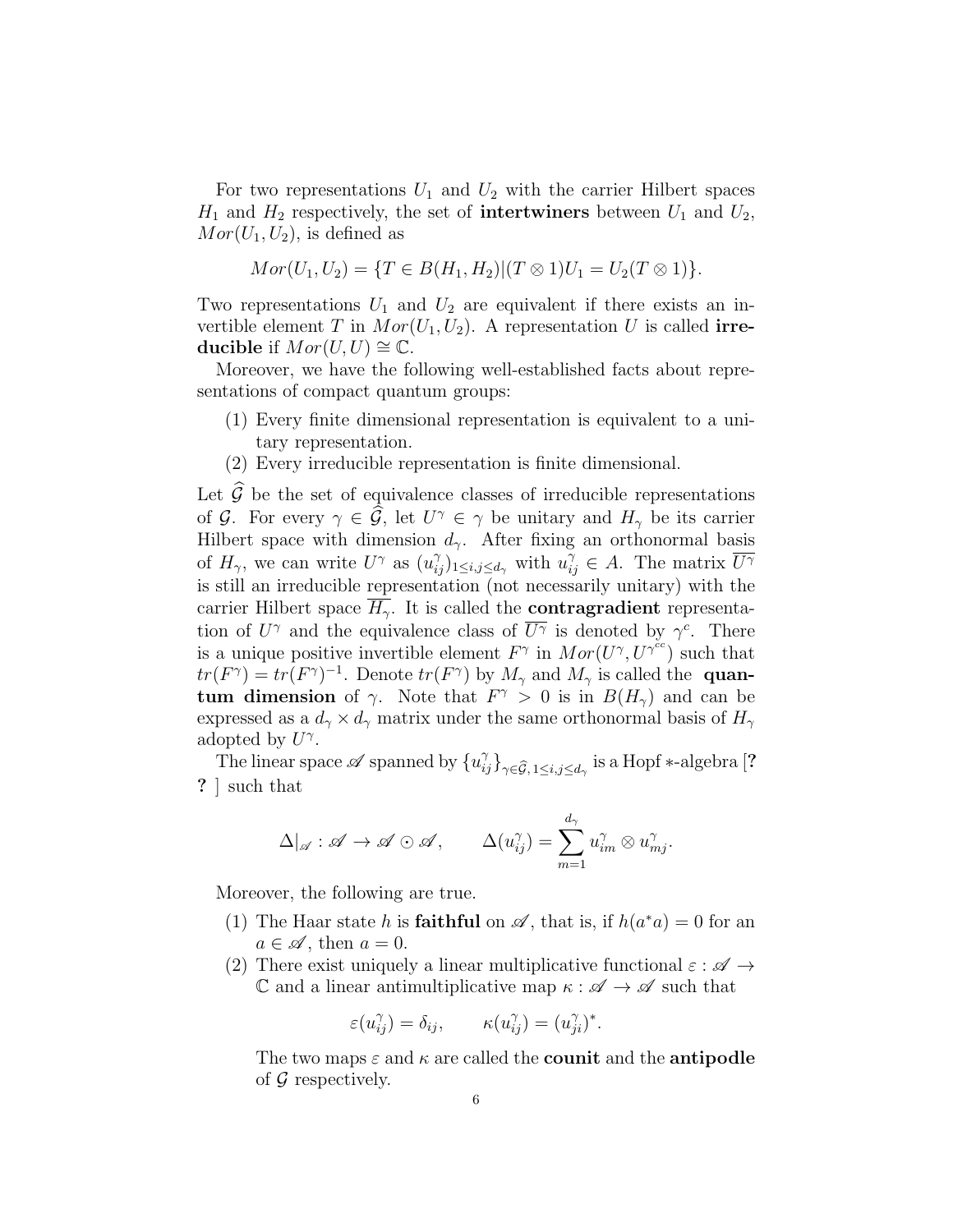For  $\gamma_1, \gamma_2 \in \mathcal{G}, 1 \leq m, k \leq d_{\gamma_1}$  and  $1 \leq n, l \leq d_{\gamma_2}$ , we have

(1) 
$$
h(u_{mk}^{\gamma_1} u_{nl}^{\gamma_2*}) = \frac{\delta_{\gamma_1 \gamma_2} \delta_{mn} F_{lk}^{\gamma_1}}{M_{\gamma_1}},
$$

and

(2) 
$$
h(u_{km}^{\gamma_1*}u_{ln}^{\gamma_2}) = \frac{\delta_{\gamma_1\gamma_2}\delta_{mn}(F^{\gamma_1})_{lk}^{-1}}{M_{\gamma_1}}
$$

A compact quantum group  $(A', \Delta')$  is called a **quantum subgroup** of G if there exists a surjective \*-homomorphism  $\pi : A \to A'$  such that

.

$$
(\pi \otimes \pi)\Delta = \Delta' \pi.
$$

We can identify A' with a quotient C<sup>\*</sup>-algebra of A, i.e.,  $A' \cong A/I$  for some ideal of A. We call the ideal  $I$  a **Woronowicz**  $C^*$ -ideal of A. If we write A' as  $C(\mathcal{H})$  for some quantum space  $\mathcal{H}$ , we also call  $\mathcal{H}$  a quantum subgroup of  $\mathcal{G}$  [?, Definition 2.13].

Definition 2.4. [? , Definition 1.4]

An action of a compact quantum group  $\mathcal G$  on a unital C<sup>\*</sup>-algebra B is a unital  $\ast$ -homomorphism  $\alpha : B \to B \otimes A$  satisfying that

- (1)  $(\alpha \otimes id) \alpha = (id \otimes \Delta) \alpha;$
- (2)  $\alpha(B)(1 \otimes A)$  is dense in  $B \otimes A$ .

An action  $\alpha$  of a compact quantum group  $\mathcal G$  on  $B$  is called **ergodic** if the fixed point algebra  $B^{\alpha} = \{b \in B | \alpha(b) = b \otimes 1\}$  equals  $\mathbb{C}1_B$ .

Consider an action of G on B. For every  $\gamma \in \widehat{G}$ , there is a linear subspace  $B_{\gamma}$  of B with a basis  $\mathscr{S}_{\gamma} = \{e_{\gamma ki} | k \in J_{\gamma}, 1 \le i \le d_{\gamma}\}\$  such that  $\alpha$  maps  $B_{\gamma}$  into  $B_{\gamma} \odot \mathscr{A}$  and  $\alpha(e_{\gamma ki}) = \sum_{j=1}^{d_{\gamma}} e_{\gamma kj} \otimes u_{ji}^{\gamma}$ . Moreover  $B_{\gamma}$  contains any other subspace of B satisfying these two conditions. The **quantum multiplicity** mul $(B, \gamma)$  of  $\gamma$  is defined as cardinality of  $J_{\gamma}$ , which does not depend on the choice of  $J_{\gamma}$  [?, Theorem 1.5]. Moreover,  $B_{\gamma}^* = B_{\gamma^c}$  [?, Lemma 11]. Hence mul $(B, \gamma) > 0$  implies  $mull(B, \gamma^c) > 0.$ 

Take  $\mathscr{B} = \bigoplus_{\gamma \in \widehat{\mathcal{G}}} B_{\gamma}$ . It is known from [?, Theorem 1.5] that  $\mathscr{B}$  is a dense  $*$ -subalgebra of B, which is called the **Podlés algebra** of B. Also

 $\alpha|_{\mathscr{B}} : \mathscr{B} \to \mathscr{B} \odot \mathscr{A}, \qquad (id \otimes \varepsilon) \alpha|_{\mathscr{B}} = id_{\mathscr{B}}.$ 

We say a bounded linear functional  $\mu$  on B is  $\alpha$ -invariant or briefly **invariant** if  $(\mu \otimes id)\alpha(b) = \mu(b)1_A$  for all  $b \in B$ . Denote by  $Inv_{\alpha}$  the set of  $\alpha$ -invariant states on B. It is known that

$$
Inv_{\alpha} = \{ (\psi \otimes h)\alpha | \psi \in S(B) \}.
$$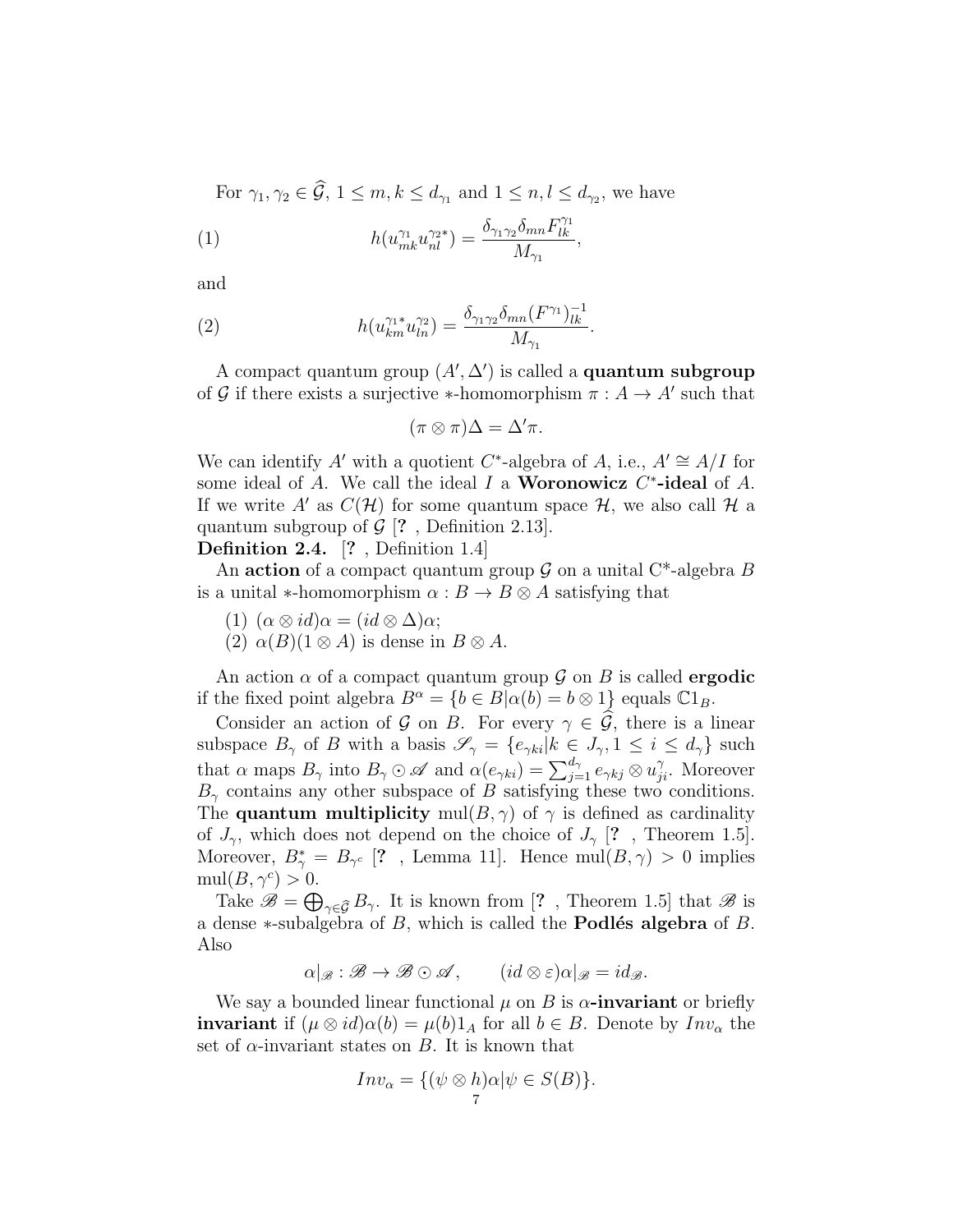Denote by  $C(X)$  the  $C^*$ -algebra of complex-valued continuous functions on a compact Hausdorff space  $X$ . If a compact quantum group  $\mathcal G$  acts on  $B = C(X)$ , then briefly we say that  $\mathcal G$  acts on X. Definition 2.5. [? , Definition 1.8]

A unital  $C^*$ -algebra  $B$  is called a **quantum homogeneous space** if B admits an ergodic compact quantum group action.

Briefly speaking, the investigation of actions of compact quantum groups on unital  $C^*$ -algebras is to study how compact quantum groups behave as symmetries of compact quantum spaces. Certainly there are many interesting examples of compact quantum group actions. Below we list some of them for later use, in particular, we give two examples of compact quantum group actions on compact Hausdorff spaces. Example 2.6. Examples of compact quantum group actions

- (1) Every compact quantum group  $\mathcal G$  acts on  $A$  by the coproduct  $\Delta$ , and  $\mathscr A$  is the Podlés algebra of A.
- (2) The adjoint action  $Ad_u$  of  $(A_u(Q), \Delta_Q)$  on  $M_n(\mathbb{C})$  is given by

$$
Ad_u(b) = u(b \otimes 1)u^*,
$$

for every  $b \in M_n(\mathbb{C})$ .

(3) Recall that the Cuntz algebra  $\mathcal{O}_n$  [? ] is the universal  $C^*$ algebra generated by  $n(\geq 2)$  isometries  $S_1, S_2, ..., S_n$  such that

$$
\sum_{i=1}^{n} S_i S_i^* = 1.
$$

The compact quantum group  $(A_u(Q), \Delta_Q)$  acts on  $\mathcal{O}_n$  by

$$
\alpha(S_i) = \sum_{j=1}^n S_j \otimes u_{ji},
$$

for  $1 \leq i \leq n$  [?, Equation 5.2].

(4) The quantum permutation group  $A_s(n)$  acts on  $\{x_1, x_2, \dots, x_n\}$  [? , Theorem 3.1] by

$$
\alpha(e_i) = \sum_{j=1}^n e_j \otimes a_{ji},
$$

where  $e_i$  is the characteristic function of  $\{x_i\}$  for  $1 \leq i \leq n$ .

(5) Let Y be a connected compact Hausdorff space and  $Y_1$  is a closed subset of Y. Define an equivalence relation in  $X_n \times Y$ as the following:  $(x_i, y) \sim (x_j, y)$  if  $(x_i, y) = (x_j, y)$  or  $y \in Y_1$ . Then  $A_s(n)$  acts on the connected compact space  $X_n \times Y/\sim$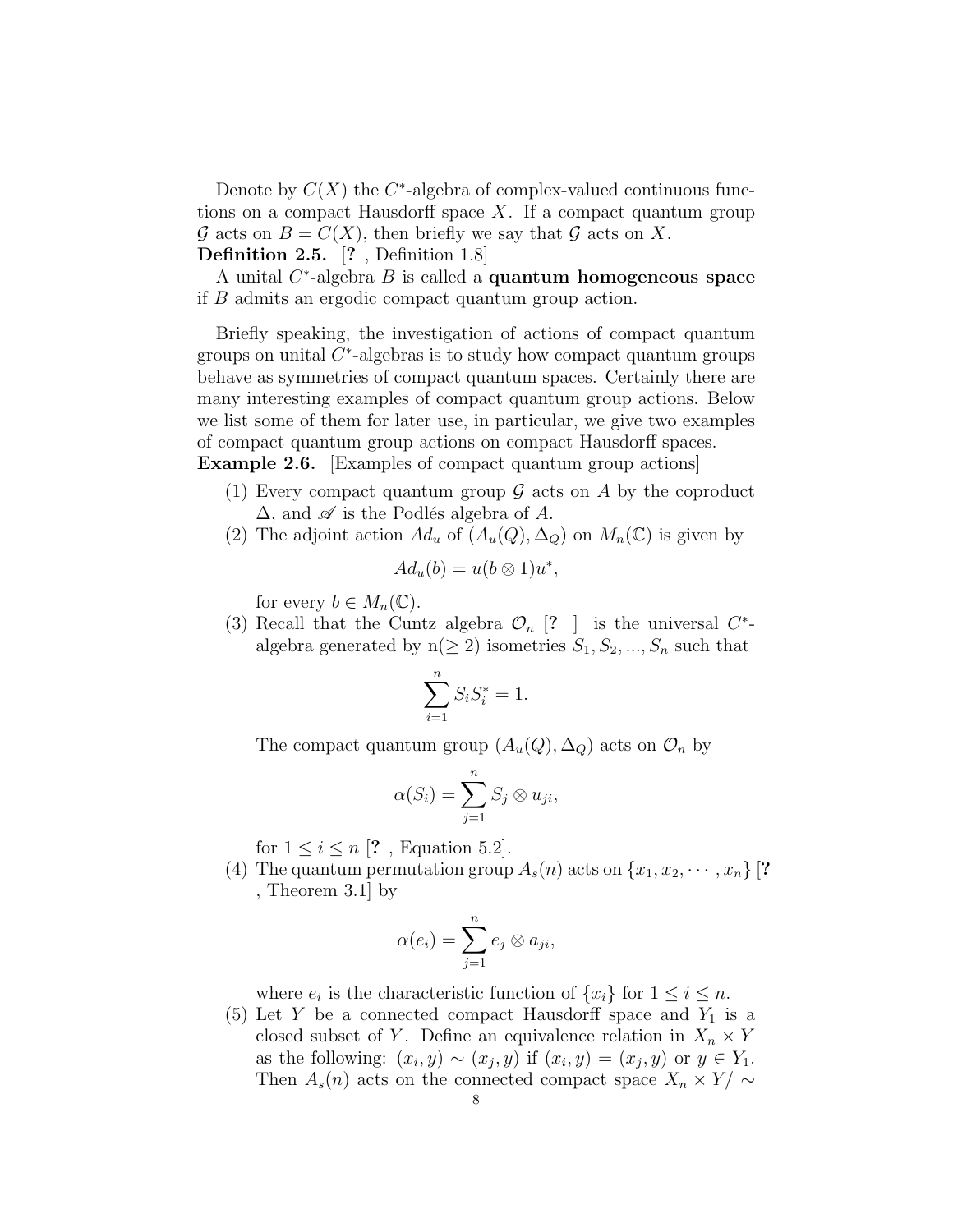faithfully and the action  $\alpha$  is given by

$$
\alpha(\sum_{i=1}^n e_i \otimes f_i) = \sum_{i=1}^n \sum_{j=1}^n e_j \otimes f_i \otimes a_{ji}
$$

for all  $\sum_{i=1}^n e_i \otimes f_i \in C(X_n \times Y/\sim)$  [? ].

#### 3. Actions on compact quantum spaces

#### 3.1. Faithful actions.

In this section, we give some equivalent conditions of faithful compact quantum group actions for future use. This is well known for experts, but for completeness and convenience, we give a proof here. Part of these results can be found in [? , Lemma 2.4].

We first recall some definitions.

Definition 3.1. [? , Definition 2.9]

For a compact quantum group  $\mathcal{G}$ , a unital C<sup>\*</sup>-subalgebra  $Q$  of A is called a compact quantum quotient group of  $\mathcal{G}$  if  $\Delta(Q) \subseteq Q \otimes Q$ , and  $\Delta(Q)(1 \otimes Q)$  and  $\Delta(Q)(Q \otimes 1)$  are dense in  $Q \otimes Q$ . That is,  $(Q, \Delta|_Q)$  is a compact quantum group. If  $Q \neq A$ , we call  $Q$  a **proper** compact quantum quotient group.

We say that a compact quantum group action  $\alpha$  on B is faithful if there is no proper compact quantum quotient group  $Q$  of  $\mathcal G$  such that  $\alpha$  induces an action  $\alpha_q$  of  $(Q, \Delta|_Q)$  on B satisfying  $\alpha(b) = \alpha_q(b)$  for all b in  $B$  [?, Definition 2.4].

There are several equivalent descriptions of faithful actions.

**Proposition 3.2.** Consider a compact quantum group action  $\alpha$  of  $\mathcal{G}$ on B. The following are equivalent:

- (1) The action  $\alpha$  is faithful.
- (2) The  $\ast$ -subalgebra of A generated by  $(\omega \otimes id) \alpha(B)$  for all bounded linear functionals  $\omega$  on B is dense in A.
- (3) The \*-subalgebra  $\mathscr{A}_1$  of  $\mathscr A$  generated by  $(\omega \otimes id) \alpha(\mathscr B)$  for all bounded linear functionals  $\omega$  on B is dense in A.
- (4) The \*-subalgebra  $\mathscr{A}_2$  of  $\mathscr{A}$  generated by  $u_{ij}^{\gamma}$  for all  $\gamma \in \widehat{\mathcal{G}}$  and  $1 \leq i, j \leq d_{\gamma}$  such that mul $(B, \gamma) > 0$  is dense in A.
- (5)  $\mathscr{A}_2 = \mathscr{A}$ .

*Proof.* (2)  $\Rightarrow$  (1). Suppose that the action  $\alpha$  of  $\mathcal{G}$  on B induces an action  $\alpha_q$  of a quotient group Q of G on B such that  $\alpha(b) = \alpha_q(b)$  for all b in B. The \*-subalgebra generated by  $(\omega \otimes id) \alpha(B)$  for all bounded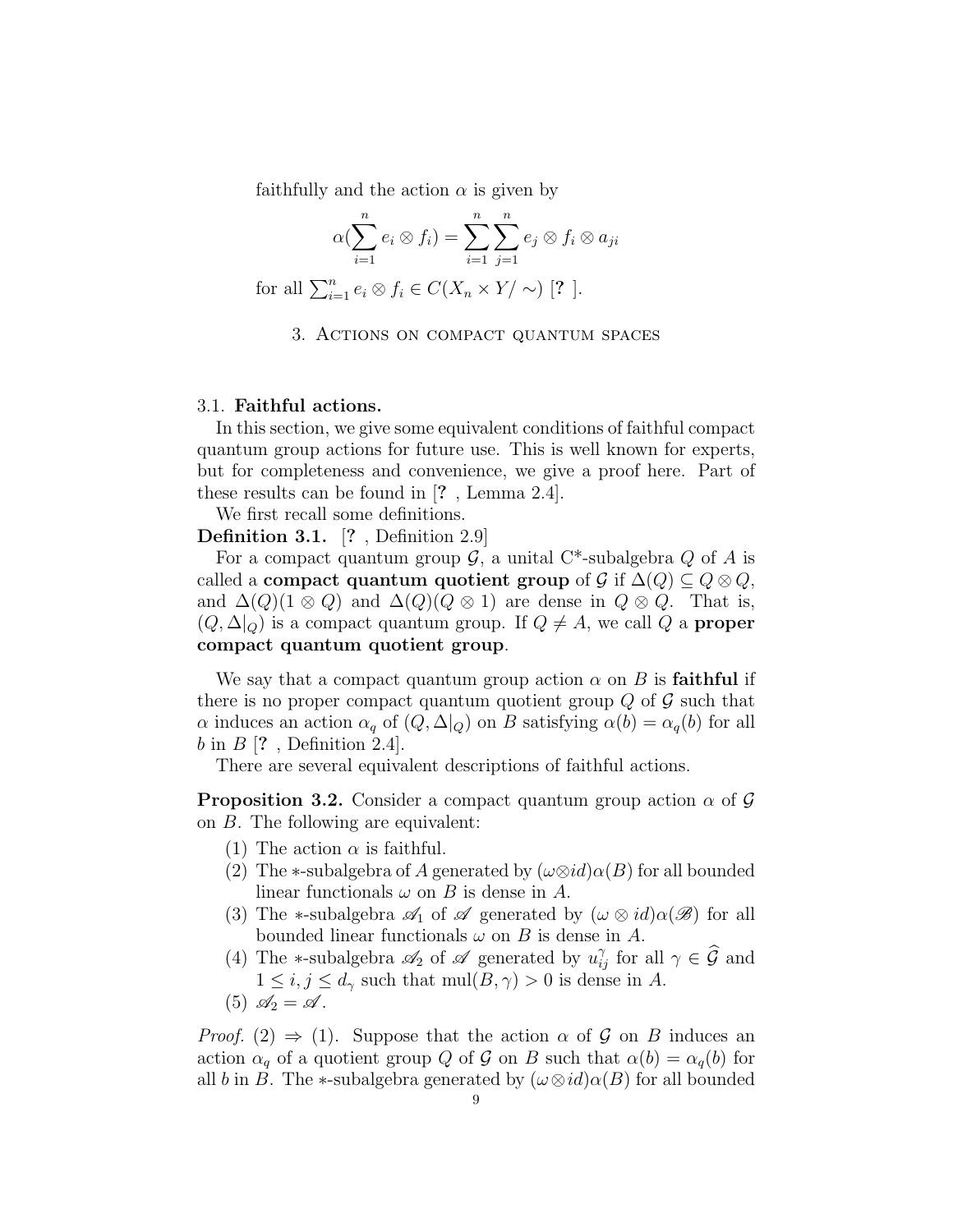linear functional  $\omega$  on B is a subalgebra of Q. Hence  $Q = A$  and  $\alpha$  is faithful.

 $(1) \Rightarrow (4)$ . Let  $A_2$  be the closure of  $\mathscr{A}_2$  in A. We want to show that  $(A_2, \Delta|_{A_2})$  is a quotient group of G. First, since  $\Delta(\mathscr{A}_2) \subseteq \mathscr{A}_2 \odot \mathscr{A}_2$ , we have that  $\Delta(A_2) \subseteq A_2 \otimes A_2$ .

We next show that  $\Delta(A_2)(1 \otimes A_2)$  is dense in  $A_2 \otimes A_2$ . Since  $u^{\gamma}$  is unitary for all  $\gamma \in \widehat{\mathcal{G}}$  with mul $(B, \gamma) > 0$ , we first have

$$
\sum_{t=1}^{d_{\gamma}} \Delta(u_{it}^{\gamma})(1 \otimes u_{jt}^{\gamma*}) = u_{ij}^{\gamma} \otimes 1,
$$

for all  $1 \leq i, j \leq d_{\gamma}$ . Note that  $\sum_{t=1}^{d_{\gamma}} \Delta(u_{it}^{\gamma})(1 \otimes u_{jt}^{\gamma*})$  belongs to  $\Delta(A_2)(1 \otimes A_2)$ , so does  $u_{ij}^{\gamma} \otimes 1$  for all  $1 \leq i, j \leq d_{\gamma}$ . It follows that  $u_{ij}^{\gamma_1}u_{kl}^{\gamma_2}\otimes 1 \in \Delta(A_2)(1\otimes A_2)(u_{kl}^{\gamma_2}\otimes 1)=\Delta(A_2)(u_{kl}^{\gamma_2}\otimes 1)(1\otimes A_2) \subseteq \Delta(A_2)(1\otimes A_2)$ 

for all  $\gamma_1, \gamma_2 \in \mathcal{G}$  with positive multiplicity in B and all  $1 \leq i, j \leq d_{\gamma_1}$ and  $1 \leq k, l \leq d_{\gamma_2}$ . Inductively  $u_{i_1}^{\gamma_1}$  $\overline{i_{i_1j_1}}^{\gamma_1}\cdots \overline{i_{i_sj_s}}^{\gamma_s} \otimes 1 \in \Delta(A_2)$  (1  $\otimes A_2$ ) for all  $\gamma_1, \dots, \gamma_s \in \mathcal{G}$  with positive multiplicity in B and all  $1 \leq i_t, j_t \leq d_{\gamma_t}$ with  $1 \leq t \leq s$ .

Note that  $\mathscr{A}_2$  is the ∗-subalgebra of  $\mathscr A$  generated by the matrix elements of  $u^{\gamma}$  for all  $\gamma \in \mathcal{G}$  with mul $(B, \gamma) > 0$ . Also the adjoint of the matrix elements of  $u^{\gamma}$  are the matrix elements of  $u^{\gamma^c}$ , the contragradient representation of  $\gamma$ . Hence  $\mathscr{A}_2$  is the subalgebra of  $\mathscr A$  generated by the matrix elements of  $u^{\gamma}$  for all  $\gamma \in \mathcal{G}$  with positive multiplicity in B. So  $A_2 \otimes 1$  is in the closure of  $\Delta(A_2)(1 \otimes A_2)$ . Then for any  $a, b \in A_2$ , we have  $a \otimes b = (a \otimes 1)(1 \otimes b)$  is in the closure of  $\Delta(A_2)(1 \otimes A_2)$  since  $\Delta(A_2)(1 \otimes A_2)(1 \otimes b) \subseteq \Delta(A_2)(1 \otimes A_2)$ . Hence  $\Delta(A_2)(1 \otimes A_2)$  is dense in  $A_2 \otimes A_2$ .

Similarly, we can prove that  $1 \otimes u_{ij}^{\gamma^*} \in \Delta(A_2)(A_2 \otimes 1)$  for all  $\gamma \in \widehat{G}$ with mul $(B, \gamma) > 0$  and all  $1 \leq i, j \leq d_{\gamma}$ , and that  $\Delta(A_2)(A_2 \otimes 1)$  is dense in  $A_2 \otimes A_2$ . Therefore,  $A_2$  is a compact quantum quotient group of A. Next we show that  $\alpha$  is an action of  $(A_2, \Delta|_{A_2})$  on B.

Obviously  $\alpha(B) \subseteq B \otimes A_2$ . To show that  $\alpha(B)(1 \otimes A_2)$  is dense in  $B \otimes A_2$ , it is enough to prove that  $e_{\gamma ki} \otimes 1 \in \alpha(B)(1 \otimes A_2)$  for all  $\gamma \in \widehat{\mathcal{G}}$ such that  $mul(B, \gamma) > 0$  and all  $1 \leq i \leq d_{\gamma}$  and  $1 \leq k \leq mul(B, \gamma)$ . This follows from the following identity:

$$
\sum_{t=1}^{d_{\gamma}} \alpha(e_{\gamma kt})(1 \otimes u_{it}^{\gamma *}) = e_{\gamma ki} \otimes 1.
$$

Hence  $\alpha$  is also an action of  $A_2$  on B. By the faithfulness of  $\alpha$ , we have that  $A_2 = A$ .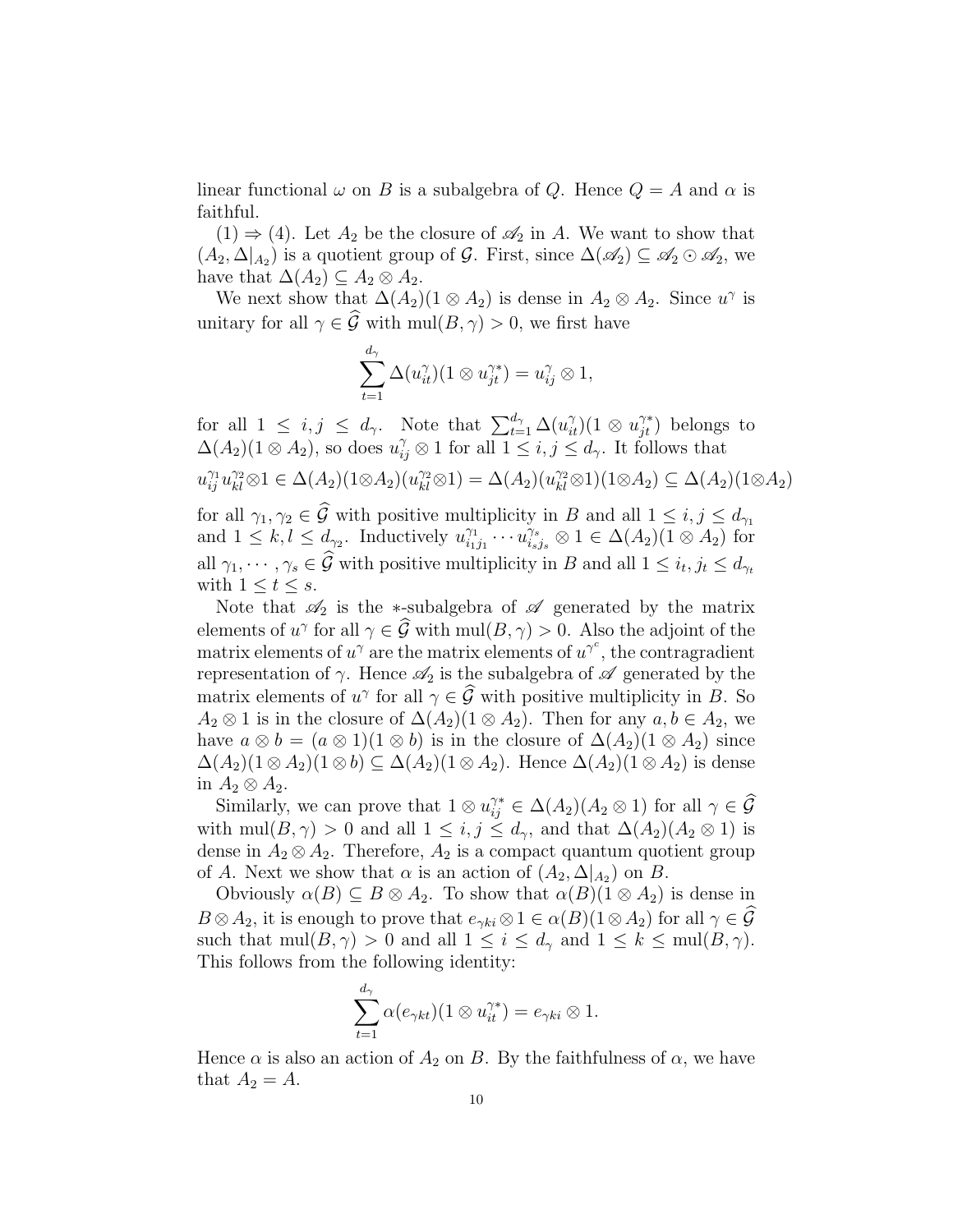$(3) \Leftrightarrow (4)$ . To prove the equivalence of  $(3)$  and  $(4)$ , it suffices to show that  $\mathscr{A}_1 = \mathscr{A}_2$ . Obviously  $\mathscr{A}_1 \subseteq \mathscr{A}_2$ . For  $\gamma \in \widehat{\mathcal{G}}$  such that  $\text{mul}(B, \gamma) > 0$ , we have that  $\alpha(e_{\gamma ki}) = \sum_{j=1}^{d_{\gamma}} e_{\gamma kj} \otimes u_{ji}^{\gamma}$  for  $1 \leq i \leq d_{\gamma}$ and  $1 \leq k \leq \text{mul}(B, \gamma)$ . Note that  $e_{\gamma k i}$ 's are linearly independent. For every  $1 \leq s \leq d_{\gamma}$  and every  $1 \leq l \leq \text{mul}(B, \gamma)$ , by the Hahn-Banach Theorem, there exists a bounded linear functional  $\omega_{ls}^{\gamma}$  on B such that  $\omega_{ls}^{\gamma}(e_{\gamma ki}) = \delta_{kl}\delta_{si}$  for  $1 \leq i \leq d_{\gamma}$  and  $1 \leq k \leq \text{mul}(B,\gamma)$ . Therefore  $(\omega_{ks}^{\gamma} \otimes id) \alpha(e_{\gamma ki}) = u_{si}^{\gamma} \in \mathscr{A}_1$  for all  $\gamma \in \widehat{\mathcal{G}}$  such that  $\text{mul}(B, \gamma) > 0$ , and for every  $1 \leq i \leq d_{\gamma}$  and every  $1 \leq s \leq \text{mul}(B, \gamma)$ . This implies that  $\mathscr{A}_2 \subseteq \mathscr{A}_1$ , which proves the equivalence of (3) and (4).

 $(2) \Leftrightarrow (3)$ . The equivalence of  $(2)$  and  $(3)$  is immediate from the density of  $\mathscr B$  in B and the continuity of  $(\omega \otimes id)$ α for every bounded linear functional  $\omega$  on  $B$ .

 $(4) \Leftrightarrow (5)$ . It is obvious that  $(5)$  implies  $(4)$ . Now suppose that  $(4)$ is true. The  $\ast$ -subalgebra  $\mathscr{A}_2$  is a Hopf  $\ast$ -subalgebra of A. A compact quantum group has a unique dense Hopf ∗-subalgebra [? , Theorem A.1, so (5) follows.

3.2. Invariant states. In this subsection, we prove Theorem ?? and Theorem ??.

First, for a compact quantum group, there is a reduced version of it in which the Haar state is faithful [? , Theorem 2.1].

For a compact quantum group  $\mathcal G$  with the Haar state h and the counit  $\varepsilon$ , let  $N_h = \{a \in A | h(a^*a) = 0\}$  and  $\pi_r : A \to A/N_h$  be the quotient map. Then  $N_h$  is a two-sided ideal of A [?, Proposition 7.9]. Furthermore, the following is true.

Theorem. [? , Theorem 2.1]

For a compact quantum group  $\mathcal{G}$ , the C<sup>\*</sup>-algebra  $A_r = A/N_h$  is a compact quantum subgroup of G with coproduct  $\Delta_r$  determined by  $\Delta_r(\pi_r(a)) = (\pi_r \otimes \pi_r) \Delta(a)$ , for all  $a \in A$ . The Haar state  $h_r$  of  $(A_r, \Delta_r)$ is given by  $h = h_r \pi_r$  and  $h_r$  is faithful. Also, the quotient map  $\pi_r$  is injective on  $\mathscr A$  and the Hopf  $\ast$ -algebra of  $(A_r, \Delta_r)$  is  $\pi_r(\mathscr A)$ , with the counit  $\varepsilon_r$  and the antipodle  $\kappa_r$  determined by  $\varepsilon = \varepsilon_r \pi_r$  and  $\pi_r \kappa = \kappa_r \pi_r$ , respectively.

**Definition 3.3.** The compact quantum group  $(A_r, \Delta_r)$  is called the reduced compact quantum group of  $\mathcal{G}$ , and we write it as  $\mathcal{G}_r$ .

From the theorem above, it is easy to check that any compact quantum group action of G on B induces an action  $\alpha_r$  of  $(A_r, \Delta_r)$  on B defined by

$$
\alpha_r = (id \otimes \pi_r)\alpha.
$$
  
11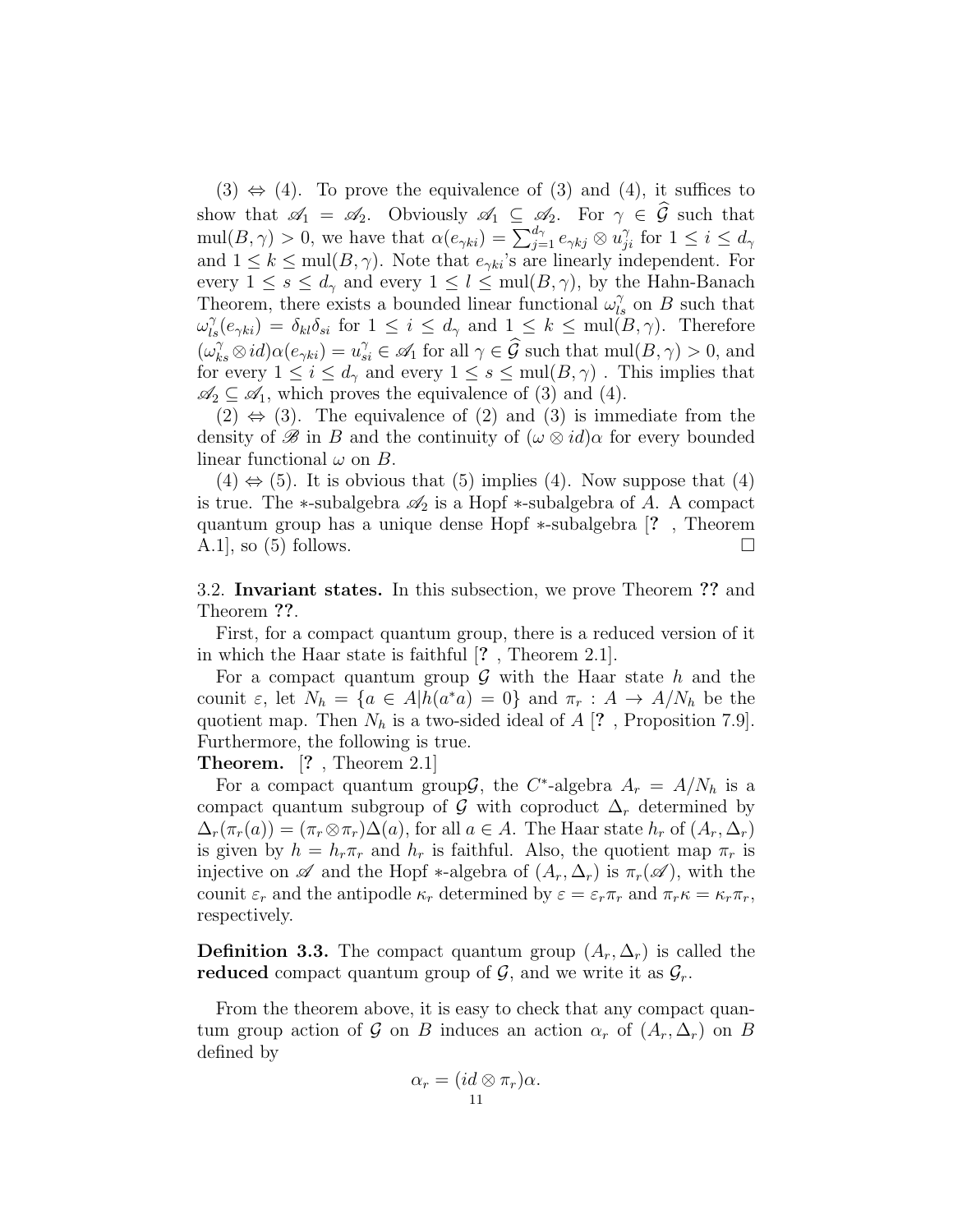Let  $\alpha$  be an action of compact quantum group  $\mathcal G$  on a unital  $C^*$ algebra B. Let  $B^{\alpha} = \{b \in B | \alpha(b) = b \otimes 1_A\}$ . It is known that

$$
B^{\alpha} = (id \otimes h)\alpha(B).
$$

Next we show that the space of invariant linear bounded functionals on  $B$  is isometrically isomorphic to the dual space of  $B^{\alpha}$ .

Let  $(B^{\alpha})'$  be the dual space of  $B^{\alpha}$  and Inv(B) be the space of  $\alpha$ invariant bounded linear functionals on B. Define  $T: Inv(B) \to (B^{\alpha})'$ as  $T(\psi) = \psi|_{B^{\alpha}}$ . Then

**Theorem 3.4.** The linear map  $T$  is a bijective isometry.

*Proof.* Obviously  $||T|| \leq 1$ , so T is bounded. Define the map S:  $(B^{\alpha})' \to B'$  by  $S(\varphi) = \tilde{\varphi}$  for every  $\varphi$  in  $(B^{\alpha})'$  where  $\tilde{\varphi}$  is the linear<br>functional on B defined by functional on B defined by

$$
\widetilde{\varphi}(b) = \varphi((id \otimes h)\alpha(b))
$$

for every  $b \in B$ . Next we show that S is the inverse of T.

First we show that  $\tilde{\varphi}$  is  $\alpha$ -invariant. From  $(\alpha \otimes id)\alpha = (id \otimes \Delta)\alpha$ and  $(h \otimes id)\Delta = h(\cdot)1_A$ , we have

$$
(\widetilde{\varphi} \otimes id)\alpha = ((\varphi \otimes h)\alpha \otimes id)\alpha = (\varphi \otimes h \otimes id)(\alpha \otimes id)\alpha
$$
  

$$
= (\varphi \otimes h \otimes id)(id \otimes \Delta)\alpha = (\varphi \otimes ((h \otimes id)\Delta))\alpha
$$
  

$$
= (\varphi \otimes (h(\cdot)1_A))\alpha = \varphi((id \otimes h)\alpha(\cdot))1_A = \widetilde{\varphi}(\cdot)1_A.
$$

Hence S maps  $(B^{\alpha})'$  into Inv(B). Moreover  $\alpha(b) = b \otimes 1_A$  for any  $b \in B^{\alpha}$ . Hence  $\widetilde{\varphi}(b) = \varphi(b)$  for any  $b \in B^{\alpha}$ . So  $\varphi$  is the restriction of  $\widetilde{\varphi}$ <br>on  $B^{\alpha}$ . Therefore  $\widetilde{\varphi}$  is  $\alpha$  invariant and  $TS(\alpha) = T(\widetilde{\alpha}) = \varphi$ . This shows on  $B^{\alpha}$ . Therefore  $\widetilde{\varphi}$  is  $\alpha$ -invariant and  $TS(\varphi) = T(\widetilde{\varphi}) = \varphi$ . This shows the surjectivity of T the surjectivity of T.

Secondly for all  $\phi \in \text{Inv}(B)$  and all  $b \in B$ , we have  $(\phi \otimes id)\alpha(b) =$  $\phi(b)1_A$ . Applying h on both sides of the above equation, we get  $(\phi \otimes$  $h$ ) $\alpha$ (b) =  $\phi$ (b). So

$$
\widetilde{T(\phi)}(b) = T(\phi)((id \otimes h)\alpha(b)) = \phi((id \otimes h)\alpha(b)) = (\phi \otimes h)\alpha(b) = \phi(b)
$$

for all  $b \in B$ . That is to say that  $ST(\phi) = T(\phi) = \phi$  for all  $\phi \in Inv(B)$ . Therefore  $S$  is the inverse of  $T$  and  $T$  is bijective.

Moreover for every  $\phi \in Inv(B)$ , we see that  $||T(\phi)|| \le ||\phi||$  and  $\phi(b) = (\phi \otimes h)\alpha(b) = \phi((id \otimes h)\alpha(b))$  for each  $b \in B$ . If  $b \in B$  and  $||b|| \leq 1$ , then  $(id \otimes h)\alpha(b) \in B^{\alpha}$  and  $||(id \otimes h)\alpha(b)|| \leq 1$ . So

$$
\|\phi\| = \sup_{\|b\| \le 1} |\phi(b)| = \sup_{\|b\| \le 1} |\phi((id \otimes h)\alpha(b))|
$$
  
= 
$$
\sup_{\|b\| \le 1} |T(\phi)((id \otimes h)\alpha(b))| \le ||T(\phi)||.
$$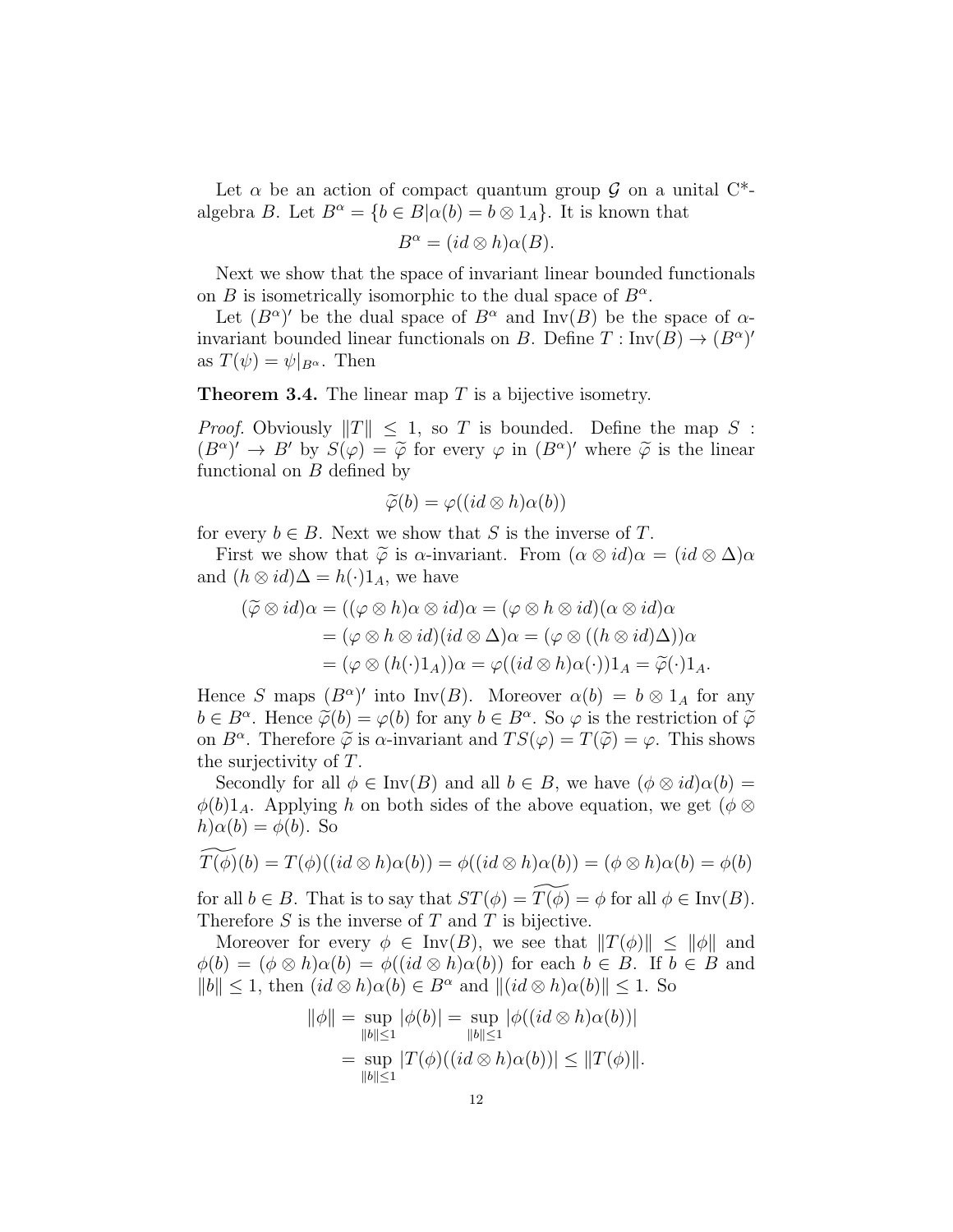Therefore  $||T(\phi)|| = ||\phi||$  for every  $\phi \in \text{Inv}(B)$  and T is an isometry from  $Inv(B)$  onto  $(B^{\alpha})'$ . The contract of the contract of  $\Box$ 

The following theorem follows from Theorem ?? immediately.

**Theorem 3.5.** A compact quantum group action  $\alpha$  of  $\mathcal{G}$  on  $B$  is ergodic if and only if there is a unique  $\alpha$ -invariant state on B.

Proof. The "only if" part is well-known [? , Lemma 4], and we just prove the "if" part.

Assume that there is a unique  $\alpha$ -invariant state on B. By Theorem ??, we have that  $\text{Inv}(B) \cong (B^{\alpha})'$ . So there is a unique state on  $(B^{\alpha})'$ . Every bounded linear functional on  $B^{\alpha}$  is a linear combination of states on  $B^{\alpha}$ , so  $(B^{\alpha})' = \mathbb{C}$ . Hence  $B^{\alpha} \subseteq (B^{\alpha})'' = \mathbb{C}$ . Therefore  $B^{\alpha} = \mathbb{C}$  and  $\alpha$  is ergodic.

For a compact quantum group action  $\alpha$  of  $\mathcal G$  on  $B$ , recall that the reduced action  $\alpha_r$  of  $\mathcal{G}_r$  on B is defined by

$$
\alpha_r = (id \otimes \pi_r)\alpha.
$$

A state  $\mu$  on B is  $\alpha$ -invariant if and only if  $\mu$  is  $\alpha_r$ -invariant since  $(\mu \otimes h)\alpha = (\mu \otimes h_r)\alpha_r$ . So by Theorem ??, the following is true.

**Corollary 3.6.** A compact quantum group action  $\alpha$  of  $\mathcal{G}$  on  $B$  is ergodic if and only if the reduced action  $\alpha_r$  of  $\mathcal{G}_r$  on B is ergodic.

3.3. Invariant subsets. From now on, an ideal  $I$  of a unital  $C^*$ algebra B always means a closed two-sided ideal, and we denote the quotient map from B onto  $B/I$  by  $\pi_I$ .

**Definition 3.7.** Suppose a compact quantum group  $\mathcal G$  acts on  $B$  by α. An ideal I of B is called α-invariant if for all  $b \in I$ ,

$$
(\pi_I \otimes id)\alpha(b) = 0.
$$

A proper I is called **maximal** if any proper  $\alpha$ -invariant ideal  $J \supseteq I$  of B satisfies that  $I = J$ .

**Remark 3.8.** If an ideal I of B is  $\alpha$ -invariant, then  $\alpha$  induces an action  $\alpha_I$  of G on  $B/I$  given by

$$
\alpha_I(b+I) = (\pi \otimes id)\alpha(b)
$$

for all  $b \in B$ .

If  $B = C(X)$  for a compact Hausdorff space X, then there is a oneone correspondence between closed subsets of  $X$  and ideals of  $B$ . To say that an ideal is invariant under a compact group action is equivalent to say that the corresponding closed subset of X is invariant. An ideal is maximal just means that the corresponding closed subset is a minimal invariant subset of X.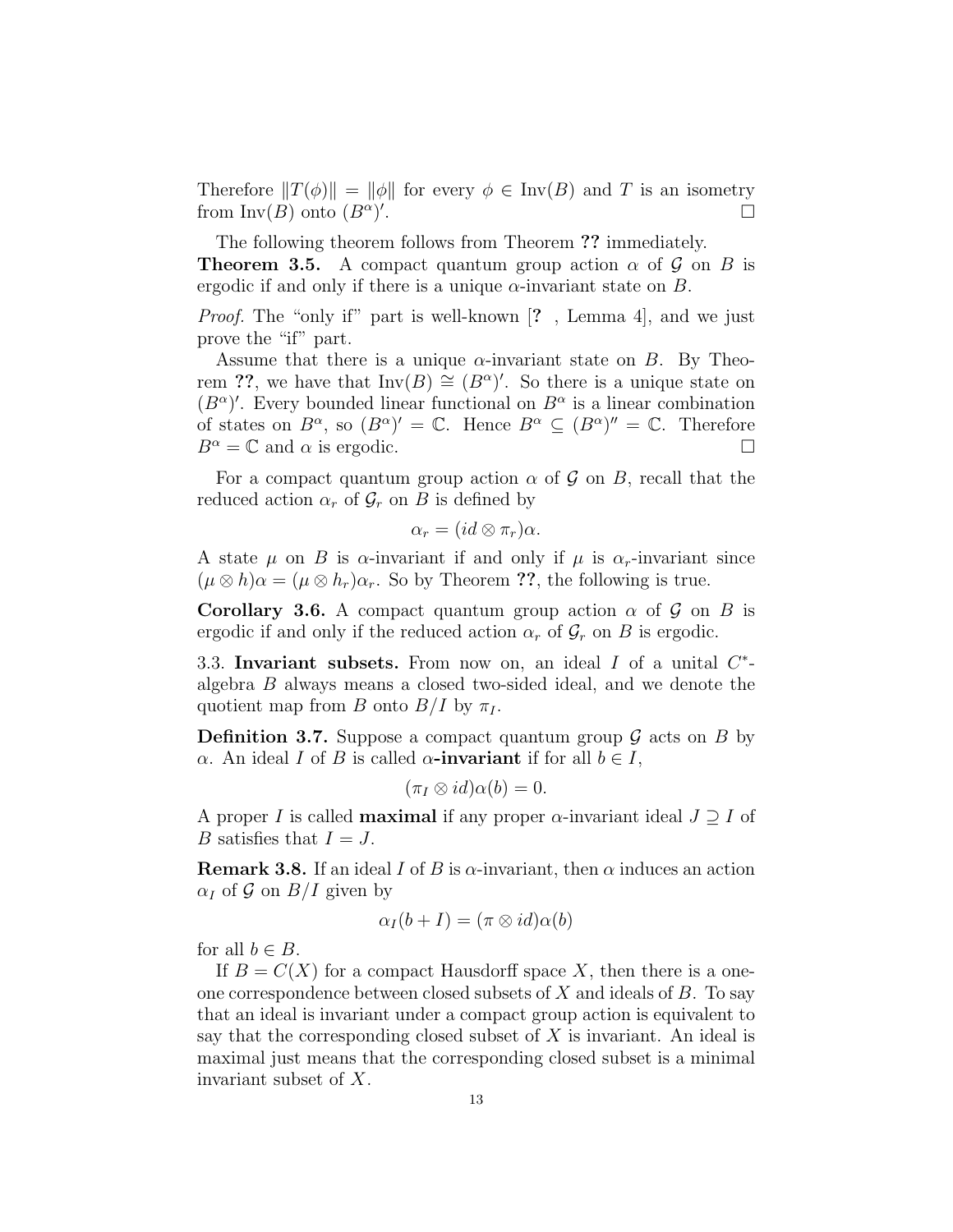Take an  $\alpha$ -invariant state  $\mu$  on B. Let  $\Phi_{\mu}: B \to B(H_{\mu})$  be the GNS representation of B with respect to  $\mu$  and denote ker  $\Phi_{\mu}$  by  $I_{\mu}$ . If B is commutative, then

$$
I_{\mu} = N_{\mu} = \{ f \in B | \mu(f^*f) = 0 \} = \{ f \in B | f|_{support \ of \ \mu} = 0 \}.
$$

For a compact group action on a commutative  $C^*$ -algebra  $B = C(X)$ , the ideal  $I_\mu$  is invariant is equivalent to that the support of  $\mu$  is an invariant subset of  $X$ . The following theorem says that this is also true in the quantum case.

**Theorem 3.9.** Suppose that G acts on B by  $\alpha$  and  $\mu$  is an  $\alpha$ -invariant state on B. The ideal  $I_{\mu}$  of B is  $\alpha$ -invariant, and the induced action on  $B/I_{\mu}$ , denoted by  $\alpha_{\mu}$ , is injective.

To prove Theorem ??, we need the following lemma:

**Lemma 3.10.** There exists an injective \*-homomorphism  $\beta : B(H_\mu) \to$  $L(H_\mu \otimes A)$  such that

$$
\beta\Phi_{\mu}=(\Phi_{\mu}\otimes id)\alpha,
$$

where  $H_{\mu} \otimes A$  is the right Hilbert A-module with the inner product  $\langle .,.\rangle$  given by  $\langle b_1 \otimes a_1, b_2 \otimes a_2 \rangle = \mu(b_1^* b_2) a_1^* a_2$  for  $a_i \in A$  and  $b_i \in B$ , and  $L(H_\mu \otimes A)$  is the set of adjointable maps on  $H_\mu \otimes A$ 

*Proof.* We can define a bounded linear map  $U : H_\mu \otimes A \to H_\mu \otimes A$  by

$$
U(b \otimes a) = \alpha(b)(1 \otimes a),
$$

for all  $b \in B$  and  $a \in A$ .

Using the argument in  $[?$ , Lemma 5, we get that U is a unitary representation of G with the carrier Hilbert space  $H_{\mu}$ .

Let  $\beta(T) = U(T \otimes 1)U^*$  for  $T \in B(H_\mu)$ . It is easy to see that  $\beta$  is an injective ∗-homomorphism from  $B(H_\mu)$  into  $L(H_\mu \otimes A)$ . To prove  $\beta \Phi_{\mu} = (\Phi_{\mu} \otimes id)\alpha$ , it is enough to show that

$$
\beta\Phi_{\mu}(b)(\alpha(b_1)(1\otimes a_1))=(\Phi_{\mu}\otimes id)\alpha(b)(\alpha(b_1)(1\otimes a_1))
$$

for all  $a_1 \in A$  and  $b, b_1 \in B$ , since  $\alpha(B)(1 \otimes A)$  is dense in  $B \otimes A$ . From the definitions of U and  $\beta$  and that U is unitary,

$$
\beta\Phi_{\mu}(b)(\alpha(b_1)(1\otimes a_1)) = u(b\otimes 1)u^*(\alpha(b_1)(1\otimes a_1))
$$
  
=  $u(bb_1\otimes a_1) = \alpha(bb_1)(1\otimes a_1).$ 

On the other hand, we have that

$$
(\Phi_{\mu} \otimes id)\alpha(b)(\alpha(b_1)(1 \otimes a_1)) = \alpha(bb_1)(1 \otimes a_1).
$$

This completes the proof.

Now we are ready to prove Theorem ??.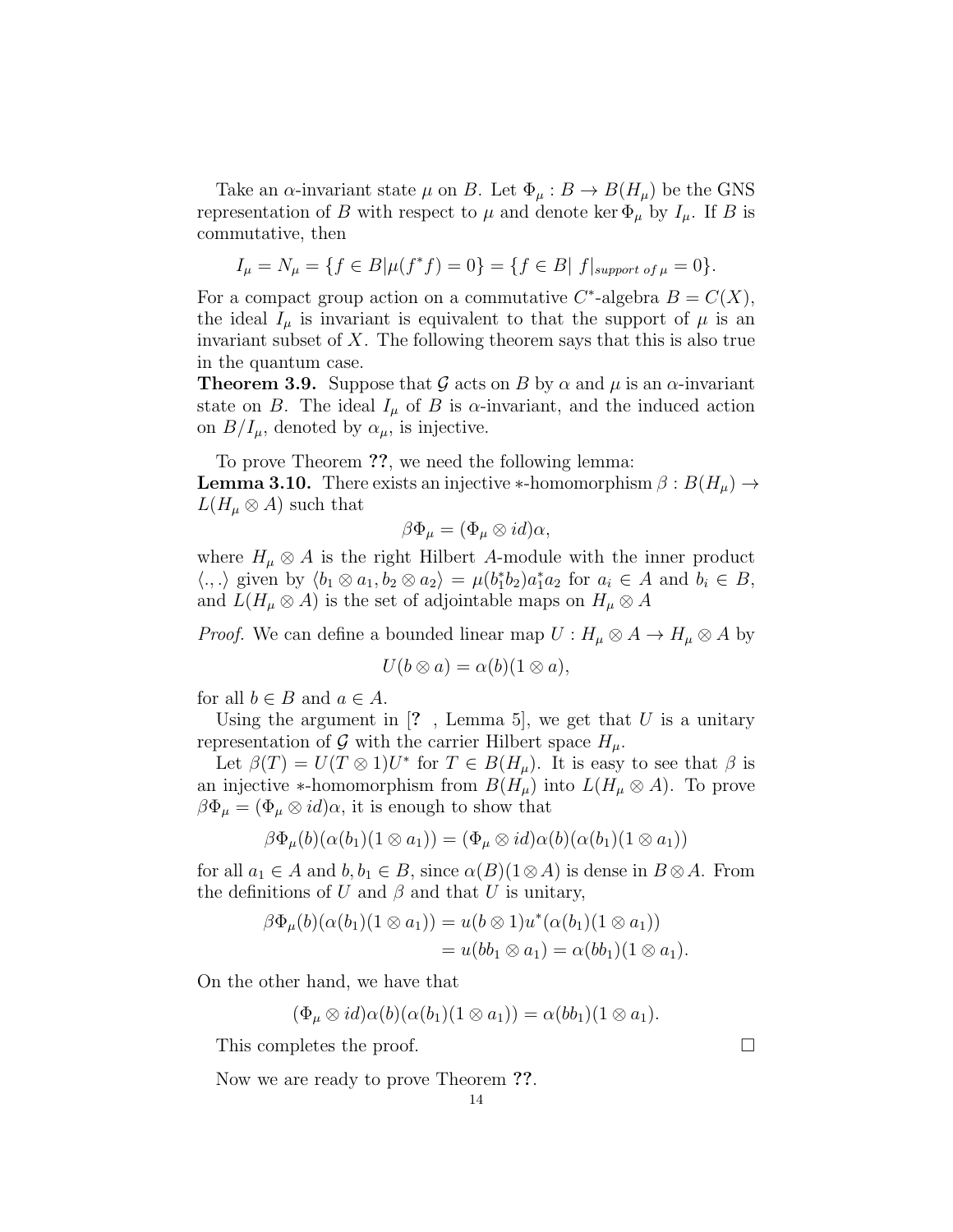*Proof.* By Lemma ??, we have that  $\beta \Phi_{\mu} = (\Phi_{\mu} \otimes id)\alpha$ . Hence  $(\Phi_{\mu} \otimes id)\alpha$  $id\alpha(b) = \beta \Phi_\mu(b) = 0$  for any  $b \in I_\mu$ . Let  $\pi_\mu$  be the quotient map from B onto  $B/I_{\mu}$  and  $\widehat{\Phi}_{\mu}$  be the injective \*-homomorphism from  $B/I_{\mu}$  into  $B(H_\mu)$  induced by  $\Phi_\mu$ , then

$$
\Phi_{\mu} = \widehat{\Phi}_{\mu} \pi_{\mu}.
$$

The injectivity of  $\widehat{\Phi}_{\mu}$  gives us the injectivity of  $\widehat{\Phi}_{\mu} \otimes id$ . So for  $b \in I_{\mu}$ , the identities

$$
0 = \beta \Phi_{\mu}(b) = (\Phi_{\mu} \otimes id)\alpha(b) = (\widehat{\Phi}_{\mu} \otimes id)(\pi_{\mu} \otimes id)\alpha(b)
$$

implies that  $(\pi_u \otimes id)\alpha(b) = 0$ , which proves the invariance of  $I_u$ .

If  $\alpha_{\mu}(b + I_{\mu}) = 0$  for some  $b \in B$ , then  $(\pi_{\mu} \otimes id)\alpha(b) = 0$ . Hence  $(\Phi_{\mu} \otimes id)(\pi_{\mu} \otimes id)\alpha(b) = 0$ . Then it follows from  $\Phi_{\mu} = \Phi_{\mu}\pi_{\mu}$  that  $(\Phi_{\mu} \otimes id) \alpha(b) = 0$ . Since  $\beta \Phi_{\mu} = (\Phi_{\mu} \otimes id) \alpha$ , we have that  $\beta \Phi_{\mu}(b) = 0$ . That is to say  $\beta \tilde{\Phi}_{\mu} \pi_{\mu}(b) = 0$ . Since  $\beta$  and  $\tilde{\Phi}_{\mu}$  are both injective, we have that  $\pi_{\mu}(b) = 0$  which proves the injectivity of  $\alpha_{\mu}$ have that  $\pi_{\mu}(b) = 0$ , which proves the injectivity of  $\alpha_{\mu}$ . Example 3.11. [Examples of invariant ideals]

- (1) Consider the action of a compact quantum group  $\mathcal G$  on A given by  $\Delta$ . The Haar state h is the unique  $\Delta$ -invariant state on A. Since  $N_h$  is an ideal [?, Proposition 7.9], we have that  $I_h = N_h$ . Hence  $N_h$  is an invariant ideal of A.
- (2) If B is commutative, then  $N_{\mu} = I_{\mu}$  for every  $\alpha$ -invariant state  $\mu$  on B and  $N_{\mu}$  is an  $\alpha$ -invariant ideal of B by Theorem ??.

#### 3.4. Kac algebra and tracial invariant states.

**Definition 3.12.** A compact quantum group  $\mathcal{G}$  is called a **Kac alge**bra if one of the following equivalent conditions holds [? , Theorem 1.5] [? , Example 1.1] [? , Definition 8.1]:

- (1) The Haar state h of  $\mathcal G$  is tracial.
- (2) The antipode  $\kappa$  of  $\mathcal G$  satisfies that  $\kappa^2 = id$  on  $\mathcal A$ .
- (3)  $F^{\gamma} = id$  for all  $\gamma \in \hat{\mathcal{G}}$ .

For an ergodic action  $\alpha$  of a compact quantum group  $\mathcal G$  on  $B$ , in general, the unique  $\alpha$ -invariant state  $\mu$  on B is not necessarily tracial (See Remark 3.34 below). In [?], Goswami showed that if  $\mathcal G$  acts on a unital  $C^*$ -algebra B ergodically and faithfully, and the unique  $\alpha$ -invariant state  $\mu$  on B is tracial, then G is a Kac algebra [?, Corollary 2.3]. Actually Goswami proved this result with the assumption that  $B$  is commutative, but his proof works in the noncommutative case with the assumption of the traciality of  $\mu$ .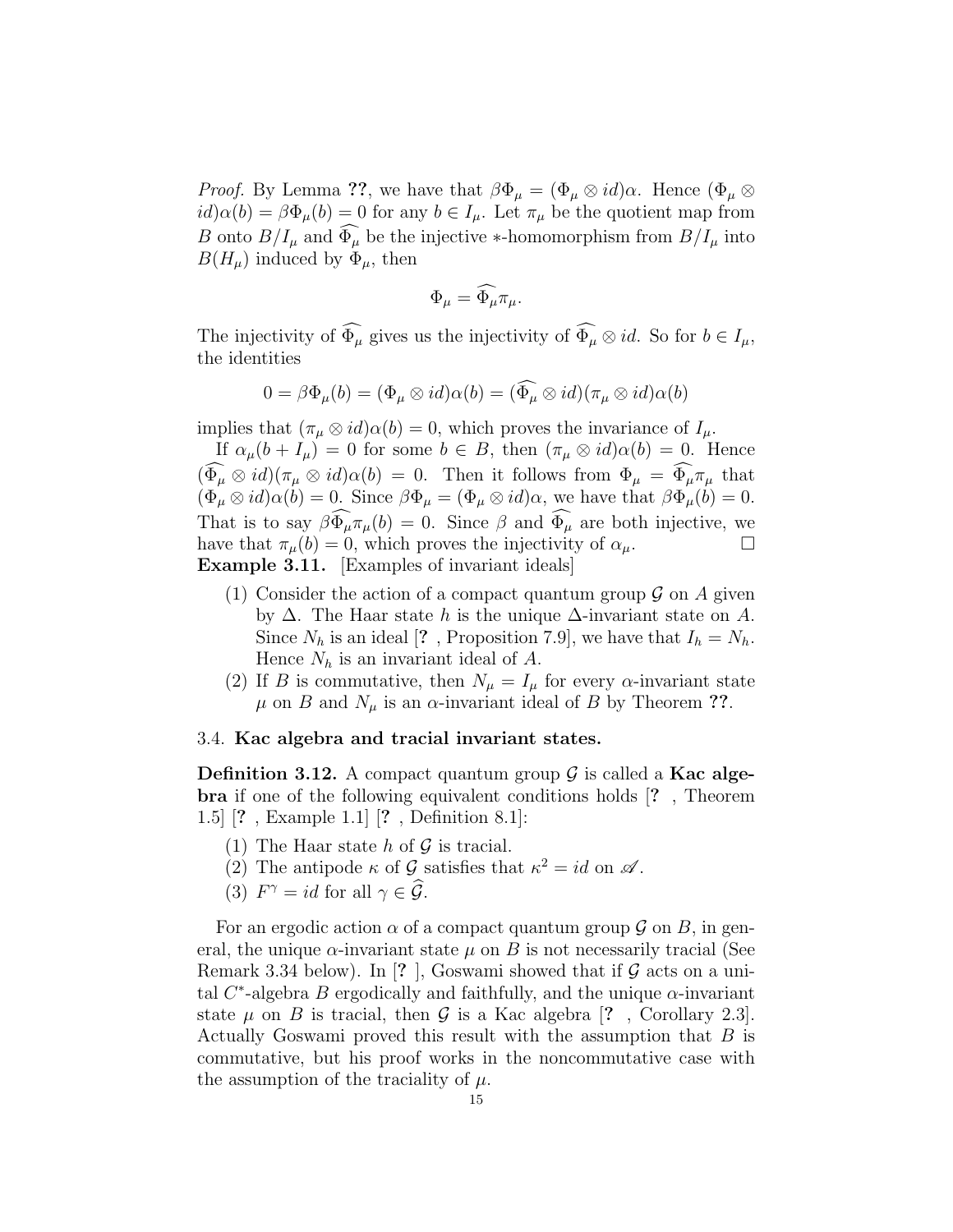Using a different method, we generalize this result to faithful (not necessarily ergodic) actions, and show that traciality of h depends on traciality of invariant states (see Theorem ?? below).

**Lemma 3.13.** Suppose that  $\mathcal G$  acts on B by  $\alpha$ . Take  $\gamma \in \widehat{\mathcal G}$  such that  $mull(B, \gamma) > 0$ . If there exists a state  $\varphi$  on B satisfying that

$$
\varphi(\sum_{1 \le s \le d_\gamma} e_{\gamma ks} e_{\gamma ks}^*) > 0
$$

and  $(\varphi \otimes h) \alpha(e_{\gamma k j} e_{\gamma k i}^*) = (\varphi \otimes h) \alpha(e_{\gamma k i}^* e_{\gamma k j})$  for some  $1 \leq k \leq \text{mul}(B, \gamma)$ and all  $1 \leq i, j \leq d_{\gamma}$ , then  $F^{\gamma} = id$ .

*Proof.* For convenience, in the proof we denote  $F^{\gamma}$  by F for  $\gamma \in \mathcal{G}$ . Recall that for  $\gamma_1, \gamma_2 \in \mathcal{G}, 1 \leq m, k \leq d_{\gamma_1}$  and  $1 \leq n, l \leq d_{\gamma_2}$ , we have that

$$
h(u_{mk}^{\gamma_1}u_{nl}^{\gamma_2*})=\frac{\delta_{\gamma_1\gamma_2}\delta_{mn}F_{lk}}{M_{\gamma_1}},
$$

and

$$
h(u_{km}^{\gamma_1*}u_{ln}^{\gamma_2}) = \frac{\delta_{\gamma_1\gamma_2}\delta_{mn}(F^{-1})_{lk}}{M_{\gamma_1}}.
$$

Hence

$$
(\varphi \otimes h) \alpha(e_{\gamma kj}e_{\gamma ki}^*)
$$
  
= 
$$
\sum_{1 \le s,t \le d_{\gamma}} \varphi(e_{\gamma ks}e_{\gamma kt}^*)h(u_{sj}^{\gamma}(u_{ti}^{\gamma})^*)
$$
  
= 
$$
\sum_{1 \le s,t \le d_{\gamma}} \varphi(e_{\gamma ks}e_{\gamma kt}^*)\delta_{st}\frac{F_{ij}}{M_{\gamma}}
$$
  
= 
$$
\sum_{1 \le s \le d_{\gamma}} \varphi(e_{\gamma ks}e_{\gamma ks}^*)\frac{F_{ij}}{M_{\gamma}},
$$

and

$$
(\varphi \otimes h) \alpha(e_{\gamma ki}^* e_{\gamma kj})
$$
  
= 
$$
\sum_{1 \le s,t \le d_{\gamma}} \varphi(e_{\gamma ks}^* e_{\gamma kt}) h((u_{si}^{\gamma})^* u_{tj}^{\gamma})
$$
  
= 
$$
\sum_{1 \le s,t \le d_{\gamma}} \varphi(e_{\gamma ks}^* e_{\gamma kt})(F^{-1})_{ts} \frac{\delta_{ij}}{M_{\gamma}}.
$$

From  $(\varphi \otimes h) \alpha(e_{\gamma kj}e_{\gamma ki}^*) = (\varphi \otimes h) \alpha(e_{\gamma ki}^*e_{\gamma kj})$  and  $\sum_{1 \leq s \leq d_{\gamma}} \varphi(e_{\gamma ks}e_{\gamma ks}^*) >$ 0, we have that

$$
F_{ij} = \frac{\sum_{1 \le s,t \le d_{\gamma}} \varphi(e_{\gamma ks}^* e_{\gamma kt})(F^{-1})_{ts}\delta_{ij}}{\sum_{1 \le s \le d_{\gamma}} \varphi(e_{\gamma ks}e_{\gamma ks}^*)},
$$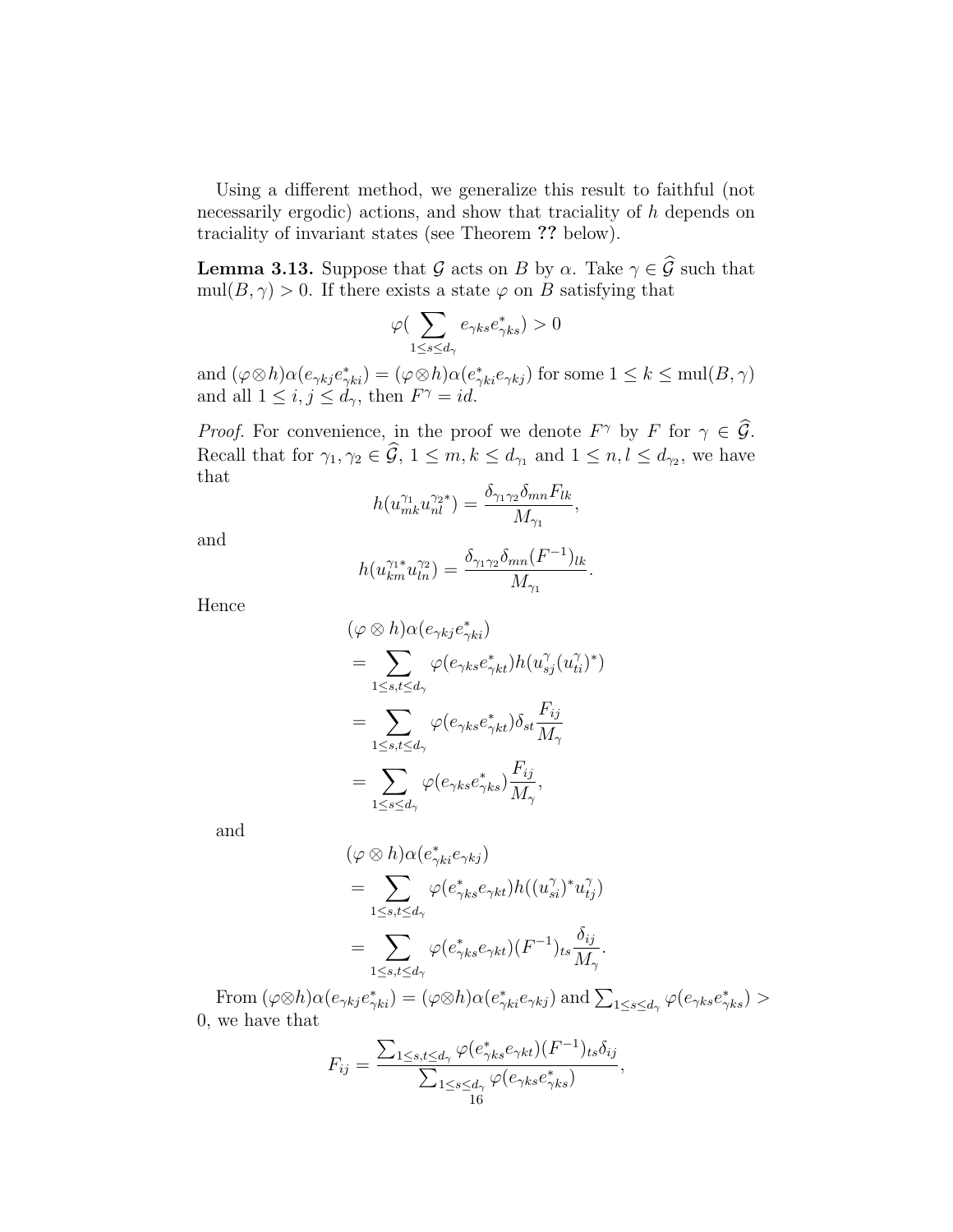which implies that  $F$  is a scalar matrix under a fixed orthonormal basis of  $H_{\gamma}$ . Note that  $tr(F) = tr(F^{-1})$ , hence we get  $F = I$  under a fixed orthonormal basis of  $H_{\gamma}$ , which means that  $F = id$ .

**Proposition 3.14.** Suppose that a compact quantum group  $\mathcal{G}$  acts on B by  $\alpha$ . If one of the following two conditions is true:

- $(1)$  every invariant state on B is tracial,
- (2) there exists a faithful tracial invariant state,

then for all  $\gamma \in \mathcal{G}$  such that  $mul(B, \gamma) > 0$ , we have that  $F^{\gamma} = id$ .

*Proof.* Suppose that every invariant state on  $B$  is tracial. Note that  $(\varphi \otimes h)\alpha$  is an  $\alpha$ -invariant state for any  $\varphi \in S(B)$ . By assumption  $(\varphi \otimes h)\alpha$  is tracial. For any  $\gamma \in \widehat{\mathcal{G}}$  with mul $(B, \gamma) > 0$ , since for any  $1 \leq k \leq \text{mul}(B,\gamma), \sum_{1 \leq s \leq d_{\gamma}} e_{\gamma ks} e_{\gamma ks}^s > 0$ , there exists a  $\varphi_{\gamma} \in S(B)$ satisfying that  $\sum_{1 \le s \le d_\gamma} \overline{\varphi_\gamma(e_{\gamma ks}e_{\gamma ks}^*)} > 0$ . Hence by Lemma ?? we have that  $F^{\gamma} = id$ .

On the other hand, if there exists a faithful tracial invariant state on B, say  $\psi$ , then  $(\psi \otimes h)\alpha = \psi$  and  $\psi$  satisfies the conditions of Lemma ??. Hence  $F^{\gamma} = id$  for all  $\gamma \in \widehat{\mathcal{G}}$  with positive mul $(B, \gamma)$ .  $\Box$ 

Remark 3.15. A special case of Proposition ?? is the following:

If  $\alpha$  is ergodic and the unique  $\alpha$ -invariant state  $\mu$  is tracial, then for all  $\gamma \in \hat{\mathcal{G}}$  such that  $\text{mul}(B, \gamma) > 0$ , we have that  $F^{\gamma} = id$ .

A slightly different version of this result appears in [? , Theorem 3.1] where a necessary and sufficient condition of traciality of the unique invariant state of an ergodic action is given.

**Theorem 3.16.** Suppose that a compact quantum group  $\mathcal G$  acts on B by  $\alpha$  faithfully. If one of the following two conditions is true:

 $(1)$  every invariant state on B is tracial,

(2) there exists a faithful tracial invariant state on  $B$ ,

then  $\mathcal G$  is a Kac algebra.

*Proof.* Note that for all  $\gamma \in \mathcal{G}$  and a unitary  $u^{\gamma} \in \gamma$ , it follows from [? , Theorem 5.4 that  $(id \otimes \kappa^2)u^{\gamma} = F^{\gamma}u^{\gamma}(F^{\gamma})^{-1}$ . By Proposition ??, we see that  $F^{\gamma} = id$  for all  $\gamma \in \widehat{\mathcal{G}}$  such that  $\text{mul}(B, \gamma) > 0$ . So

$$
\kappa^2(u_{ij}^\gamma)=u_{ij}^\gamma
$$

for all  $\gamma \in \hat{\mathcal{G}}$  such that  $\text{mul}(B, \gamma) > 0$  and  $1 \leq i, j \leq d_{\gamma}$ . Note that  $\kappa^2$  is a linear multiplicative map on  $\mathscr A$ . Hence  $\kappa^2$  is the identity map when restricted on the algebra  $\mathscr{A}'_2$  generated by  $u_{ij}^{\gamma}$ 's for all  $\gamma \in \widehat{\mathcal{G}}$  such that  $mull(B, \gamma) > 0$  and  $1 \leq i, j \leq d_{\gamma}$ . If  $mull(B, \gamma) > 0$ , then  $mull(B, \gamma^{c}) >$ 0. Note that  $\overline{u^{\gamma}} = (u_{ij}^{\gamma*})_{1 \leq i,j \leq d_{\gamma}} \in \gamma^c$  for all  $\gamma \in \widehat{\mathcal{G}}$ . So  $u_{ij}^{\gamma*} \in \mathscr{A}_2'$  for 17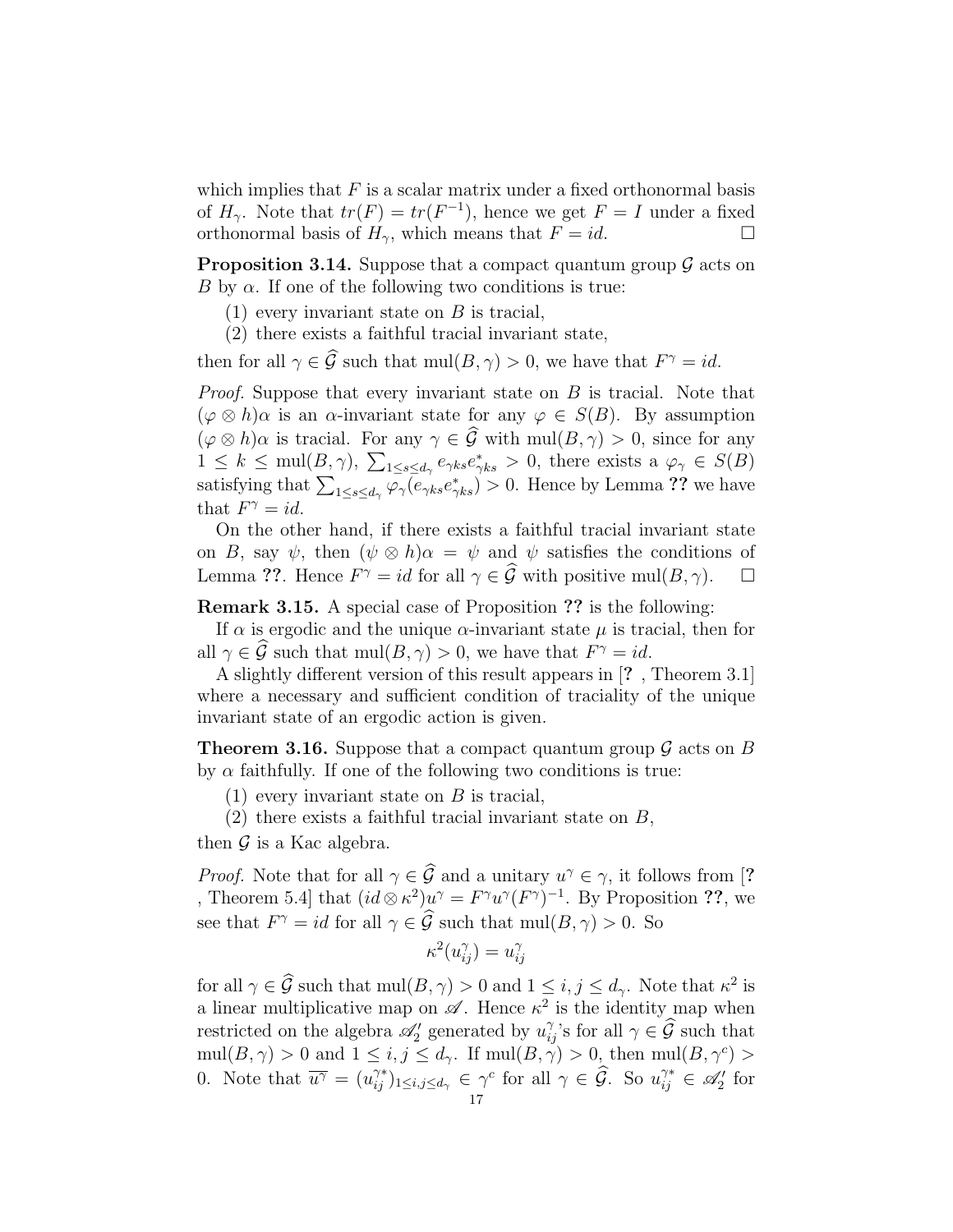all  $\gamma \in \mathcal{G}$  such that  $\text{mul}(B, \gamma) > 0$  and  $1 \leq i, j \leq d_{\gamma}$ , and  $\mathscr{A}'_2$  is a ∗-algebra. Thus  $\mathscr{A}'_2 = \mathscr{A}_2$  where  $\mathscr{A}_2$  is defined in Proposition ?? and is the \*-algebra generated by  $u_{ij}^{\gamma}$  for all  $\gamma \in \widehat{\mathcal{G}}$  such that  $\text{mul}(B, \gamma) > 0$ and  $1 \leq i, j \leq d_{\gamma}$ .

Note that  $\alpha$  is faithful, hence  $\mathscr{A}_2 = \mathscr{A}$  by Proposition ??. So  $\kappa^2 = id$ on  $\mathscr A$ . This completes the proof.

Remark 3.17. Theorem ?? includes Theorem 2.10 (i) in [? ] as special cases.

However, the converse of Theorem ?? is not true.

By [?, Theorem 5.1], there exists an ergodic and faithful action  $\alpha$ of  $A_u(n)$  on the Cuntz algebra  $\mathcal{O}_n$  by

$$
\alpha(S_j) = \sum_{i=1}^n S_i \otimes u_{ij}.
$$

Although  $A_u(n)$  is a Kac algebra, there is no tracial state on  $\mathcal{O}_n$ .

#### 4. ACTIONS ON COMPACT HAUSDORFF SPACES

In this section, we consider a compact quantum group  $\mathcal G$  acts on a compact Hausdorff space X by  $\alpha$  and denote  $C(X)$  by B. Let  $ev_x$  be the evaluation functional on B at  $x \in X$ , i.e.,  $ev_x(f) = f(x)$  for all  $f \in B$ .

4.1. Compact quantum group orbit. We define compact quantum group orbits and derive some basic properties.

**Definition 4.1.** Let G act on X by  $\alpha$ . For  $x \in X$ . We call the subset

$$
\{x' \in X | (ev_x \otimes h)\alpha = (ev_{x'} \otimes h)\alpha\}
$$

of X the **orbit** of x, and denote it by  $Orb_x$ .

For a closed subset Y of X, let  $J_Y = \{f \in B | f = 0 \text{ on } Y\}$  and  $\pi_Y$  be the quotient map from B onto  $B/J_Y$ . Suppose that a compact quantum group G acts on X by  $\alpha$ . We say that Y is an  $\alpha$ -invariant subset of X if  $J<sub>Y</sub>$  is an  $\alpha$ -invariant ideal of B.

Define the induced action  $\alpha_Y$  of G on Y by  $\alpha_Y(f + J_Y) = (\pi_Y \otimes$  $id\alpha(f)$  for  $f \in B$ . For a state  $\mu$  on B, since B is commutative,  $N_{\mu} = \{f \in B | \mu(f^*f) = 0\}$  is a two-sided ideal of B. Let  $X_{\alpha} = \{x \in$  $X|f(x) = 0$  for all  $f \in \ker \alpha$ .

We now give another characterization of invariant subsets. First we need the following lemma.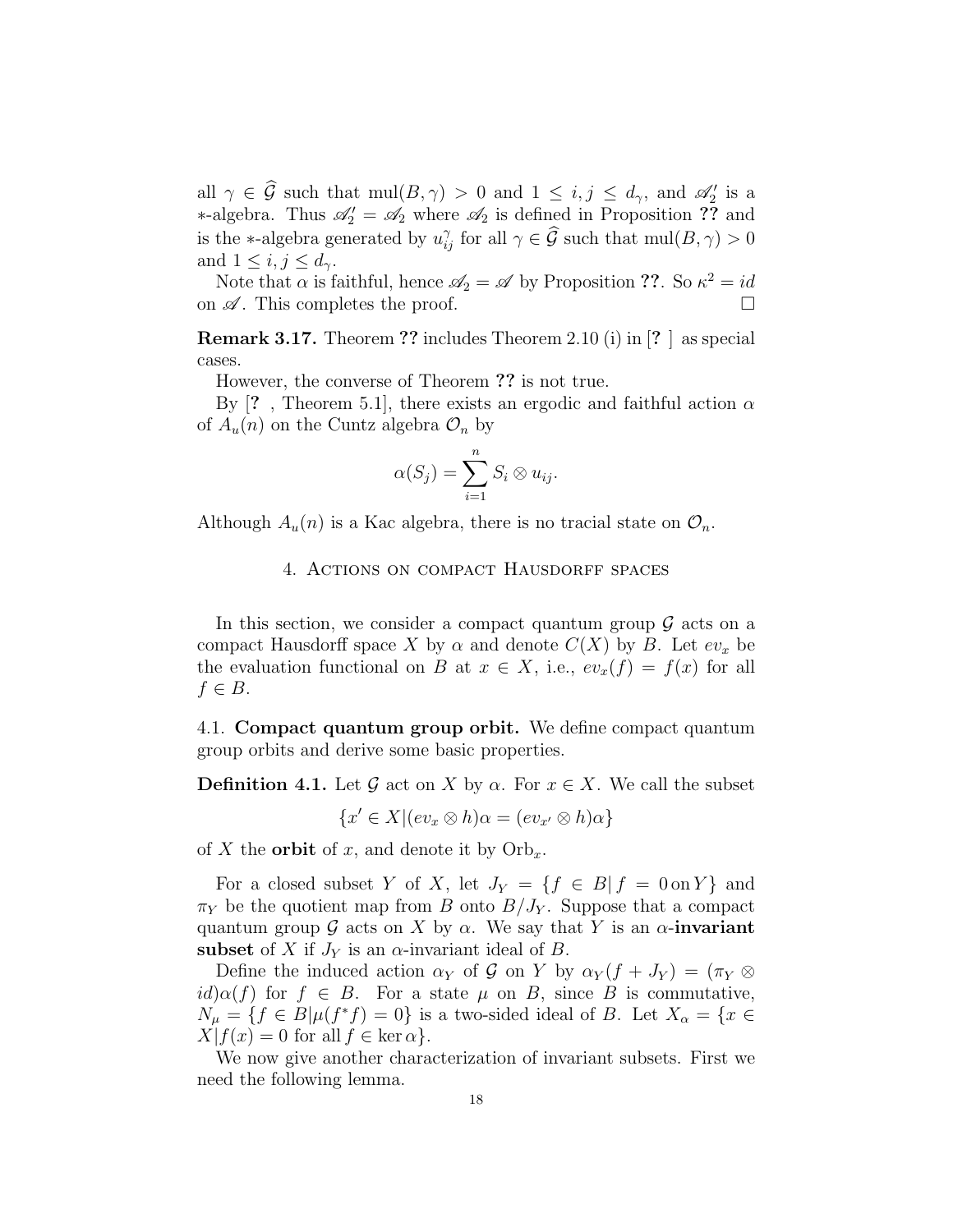**Lemma 4.2.** For a closed subset Y of X and  $f \in B$ ,  $(\pi_Y \otimes id)\alpha(f) = 0$ if and only if  $(ev_x \otimes id)\alpha(f) = \alpha(f)(x) = 0$  for all x in Y.

*Proof.* Suppose that  $(\pi_Y \otimes id)\alpha(f) = 0$ . For any x in Y, we define a linear functional  $\widetilde{ev}_x$  on  $B/J_Y$  by  $\widetilde{ev}_x(f+J_Y) = f(x)$  for all  $f \in$ B. If  $f \in J_Y$ , then  $f(x) = 0$  for all x in Y. Hence  $\widetilde{ev}_x$  is welldefined. Furthermore,  $\widetilde{ev}_x \pi_Y = ev_x$ . Applying  $\widetilde{ev}_x \otimes id$  to both sides of  $(\pi_Y \otimes id)\alpha(f) = 0$ , we get  $(ev_x \otimes id)\alpha(f) = 0$  for all x in Y.

On the other hand, for all x in Y and some  $f \in B$ , if  $(ev_x \otimes id)\alpha(f) =$ 0, then  $(\widetilde{ev}_x \pi_Y \otimes id) \alpha(f) = 0$ . Note that  $(\pi_Y \otimes id) \alpha(f) \in (B/J_Y) \otimes A \cong$  $C(Y) \otimes A \cong C(Y, A)$ . Hence for all  $x \in Y$ , if  $(\widetilde{ev}_x \otimes id)(\pi_Y \otimes id)\alpha(f) = 0$ , then  $(\pi_Y \otimes id)\alpha(f) = 0$ . then  $(\pi_Y \otimes id)\alpha(f) = 0$ .

Using Lemma ??, we have the following.

**Proposition 4.3.** A closed subset Y of X is  $\alpha$ -invariant if and only if  $(ev_x \otimes id)\alpha(f) = 0$  for all x in Y and f in  $J_Y$ .

Next, we show that every orbit is an invariant subset.

Recall that  $B^{\alpha} \cong C(Y_{\alpha})$  and we denote the canonical quotient map from X onto  $Y_\alpha$  by  $\pi$ . Then we have the following,

**Lemma 4.4.** For every  $y \in Y_\alpha$ , two points  $x_1$  and  $x_2$  are in  $\pi^{-1}(y)$  if and only if  $x_1$  and  $x_2$  are in the same orbit.

*Proof.* Note that  $B^{\alpha} = (id \otimes h) \alpha(B)$ . We have that  $x_1, x_2 \in \pi^{-1}(y)$  for  $y \in Y_\alpha$  if and only if

 $(ev_{x_1} \otimes h)\alpha(g) = (ev_y \otimes h)\alpha(g) = (ev_{x_2} \otimes h)\alpha(g)$ 

for every  $g \in B$ . That is to say,  $x_1$  and  $x_2$  are in the same orbit.  $\Box$ **Theorem 4.5.** For every  $x \in X$ , the orbit  $Orb_x$  is an  $\alpha$ -invariant subset of X.

*Proof.* By Proposition ??, it suffices to show that for any  $f \in C(X)$ , if  $f|_{\text{Orb}_x} = 0$ , then  $(ev_{x'} \otimes id)\alpha(f) = 0$  for every  $x' \in \text{Orb}_x$ .

By Lemma ??, there exists  $y \in Y_\alpha$  such that  $\pi^{-1}(y) = \text{Orb}_x$ .

Let  $f \in B$  such that  $f|_{\text{Orb}_x} = 0$ . For arbitrary  $\varepsilon > 0$ , denote the closed subset  $\{x \in X | |f(x)| \geq \varepsilon\}$  by  $E_{\varepsilon}$ . Both X and  $Y_{\alpha}$  are compact Hausdorff spaces,

hence  $\pi(E_{\varepsilon})$ , denoted by  $K_{\varepsilon}$ , is also compact and Hausdorff. Since  $y \notin K_{\varepsilon}$ , by Urysohn's Lemma, there exists a  $g_{\varepsilon} \in B^{\alpha}$ , such that  $0 \leq$  $g_{\varepsilon} \leq 1, g_{\varepsilon}(y) = 0$  and  $g_{\varepsilon}|_{K_{\varepsilon}} = 1$ . Since  $B^{\alpha}$  is a C\*-subalgebra of B, the function  $g_{\varepsilon}$  is also in B and satisfies that  $0 \leq g_{\varepsilon} \leq 1$ ,  $g_{\varepsilon}|_{\text{Orb}_x} = 0$  and  $g_{\varepsilon}|_{E_{\varepsilon}}=1.$ 

Now consider  $f - fg_{\varepsilon}$ . Then  $|f(x) - g_{\varepsilon}(x)f(x)| = 0$  for every x in  $E_{\epsilon}$ , and  $|f(x) - g_{\epsilon}(x)f(x)| < \epsilon$  for all  $x \in X \setminus E_{\epsilon}$  since  $|f(x)| < \epsilon$  and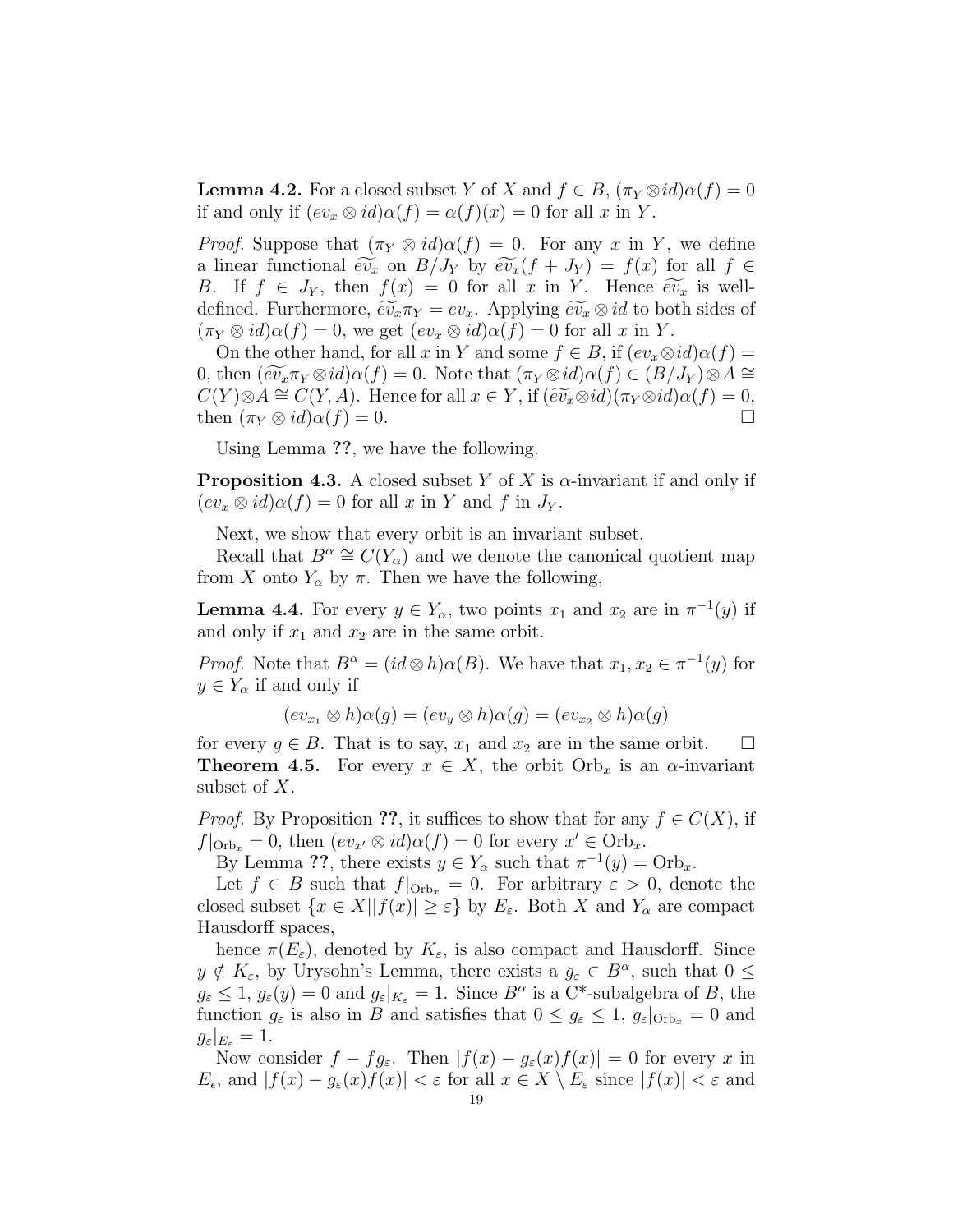$0 \leq g_{\varepsilon} \leq 1$ . Therefore  $||f - fg_{\varepsilon}|| < \varepsilon$  which implies

$$
||(ev_{x'} \otimes id)\alpha(f) - (ev_{x'} \otimes id)\alpha(fg_{\varepsilon})|| < \varepsilon
$$

for every  $x' \in X$ .

Note that  $g_{\varepsilon} \in B^{\alpha}$  and  $g_{\varepsilon}|_{\text{Orb}_x} = 0$ . For every  $x' \in \text{Orb}_x$ , we have that

$$
(ev_{x'}\otimes id)\alpha(fg_{\varepsilon})=(ev_{x'}\otimes id)(\alpha(f)(g_{\varepsilon}\otimes 1))=(ev_{x'}\otimes id)\alpha(f)g_{\varepsilon}(x')=0.
$$

Consequently,  $||(ev_{x'} \otimes id)\alpha(f)|| < \varepsilon$  for all  $x' \in \text{Orb}_x$ . Note that  $\varepsilon$  is arbitrary. So  $(ev_{x'} \otimes id)\alpha(f) = 0$  for every  $x' \in Orb_x$ . This ends the  $\Box$ 

**Theorem 4.6.** The action  $\alpha$  is ergodic iff  $Orb_x = X$  for some  $x \in X$ .

*Proof.* Suppose that  $\alpha$  is ergodic. Then  $(id \otimes h)\alpha(f)$  is a constant function on X for every  $f \in B$ . Therefore,  $(ev_x \otimes h)\alpha(f) = (ev_{x'} \otimes$  $h\alpha(f)$  for all x and x' in X. Consequently  $\text{Orb}_x = X$ .

If there exists  $x \in X$  such that  $Orb_x = X$ . We have that  $(ev_y \otimes$  $h\alpha(f) = (ev_x \otimes h)\alpha(f)$  for every  $f \in B$  and  $y \in X$ . So  $(id \otimes h)\alpha(f)$  is a constant function on X for every  $f \in B$ . Therefore  $\alpha$  is ergodic.  $\Box$ 

## 4.2. Non-atomic invariant measures.

We first prove the following result.

**Theorem 4.7.** If a compact quantum group G acts ergodically by  $\alpha$ on a compact metrizable space  $X$  with infinitely many points, then the unique  $\alpha$ -invariant measure  $\mu$  of X is non-atomic. That is, every point of X has zero  $\mu$ -measure.

Denote  $C(X)$  by B. For  $y \in X$ , denote by  $e_y$  the characteristic function of  $\{y\}$ . For a compact quantum group action  $\alpha : B \to B \otimes A$ , we use  $ev_x$  to denote the evaluation functional on B at a point  $x \in X$ .

Take a regular Borel probability measure  $\mu$  on X. Denote  $\mu({x})$  by  $\mu_x$  and define a linear functional  $\nu_x$  on B by  $\nu_x(f) = f(x)\mu_x$  for all  $f \in$ B. With abuse of notation, we also use  $\mu$  to denote the corresponding linear functional on B such that  $\mu(f) = \int_X f d\mu$  for  $f \in B$ . For a subset U of X, if an  $f \in B$  satisfies that  $0 \le f \le 1$  and  $f|_{U} = 1$ , then we write it as  $U \prec f$ . If f satisfies that  $0 \le f \le 1$  and support of  $f \subseteq U$ , then we denote it by  $f \prec U$ .

Before proceeding to the main theorem, we prove two preliminary lemmas.

**Lemma 4.8.** Suppose that a compact quantum group  $\mathcal G$  acts on a compact Hausdorff space X by  $\alpha$ . Take an  $\alpha$ -invariant measure  $\mu$  on X. If  $\mu_x > \mu_y$  for two points x and y in X, then there exists an open neighborhood V of y satisfying that  $(ev_x \otimes id)\alpha(g) = 0$  for all  $g \in B$ with  $q \prec V$ .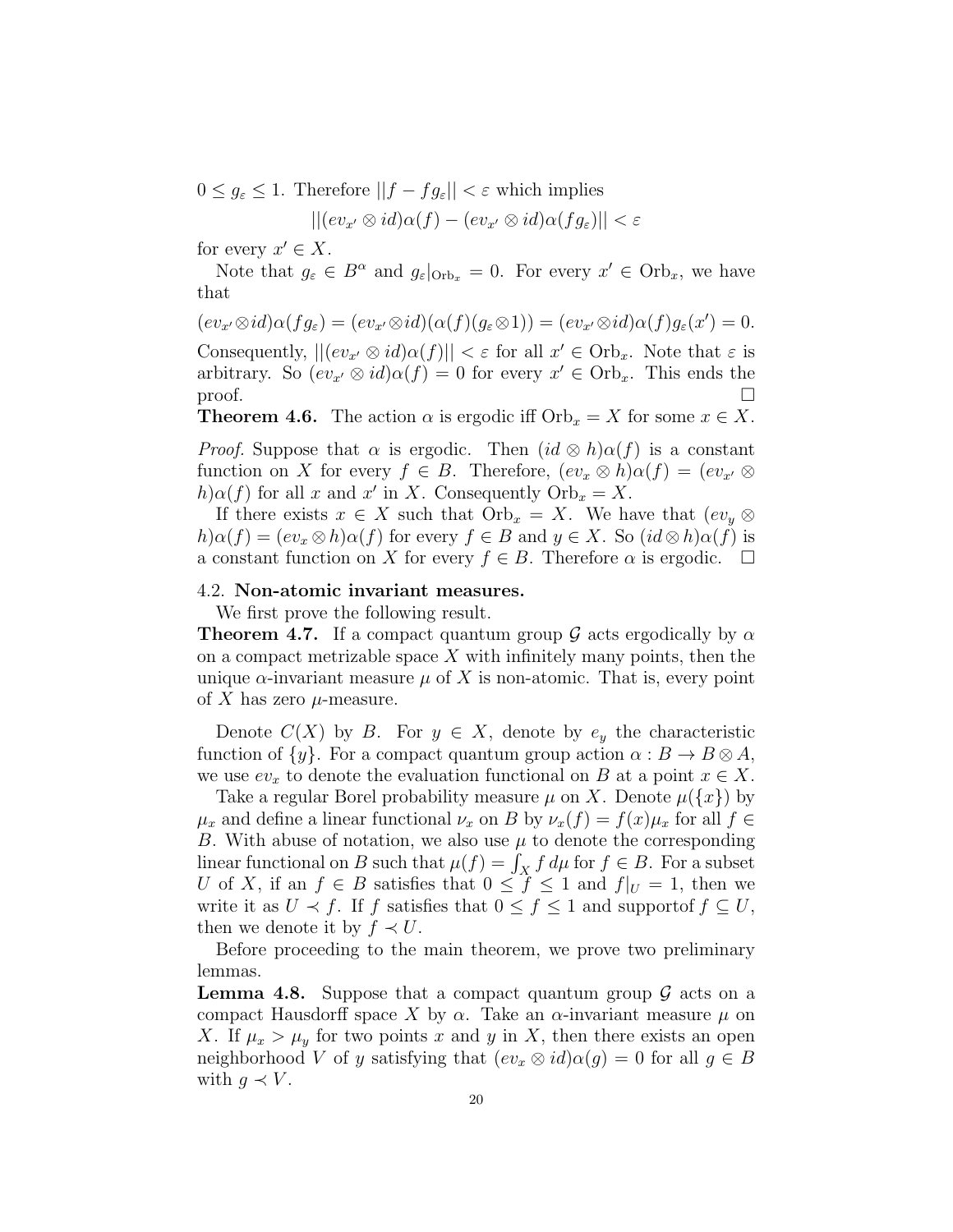*Proof.* Note that  $\mu$  is a state on B and X is a compact Hausdorff space. Hence  $\mu$  is a regular Borel measure on X by the Riesz representation theorem. Since  $\mu_x > \mu_y$ , there exists an open neighborhood U of y such that  $\mu_x > \mu(U)$ . We claim that

$$
\|(ev_x \otimes id)\alpha(f)\| < 1
$$

for all  $f \in B$  with  $f \prec U$ . Since  $0 \leq f \leq 1$ , we have that  $\Vert (ev_x \otimes$  $\|id\alpha(f)\| \leq 1$ . If  $\| (ev_x \otimes id)\alpha(f) \| = 1$ , then there exists a state  $\phi$  on A such that  $\phi((ev_x \otimes id)\alpha(f)) = ||(ev_x \otimes id)\alpha(f)|| = 1$  since  $(ev_x \otimes id)\alpha(f)$  $id\alpha(f) \geq 0$ . Moreover,

$$
(\mu \otimes \phi)\alpha(f) = \phi((\mu \otimes id)\alpha(f)) = \phi(\int_X (ev_x \otimes id)\alpha(f) d\mu)
$$
  
 
$$
\geq \phi((ev_x \otimes id)\alpha(f))\mu_x = \mu_x.
$$

Since  $\mu$  is  $\alpha$ -invariant, on the other hand

$$
(\mu \otimes \phi)\alpha(f) = \phi((\mu \otimes id)\alpha(f)) = \phi(\mu(f)1_A) = \mu(f).
$$

Therefore combining these, we get that  $\mu(f) \geq \mu_x$ . Since  $f \prec U$ , we also have that  $\mu_x > \mu(U) \ge \mu(f)$ . This leads to a contradiction. Hence  $\|(ev_x \otimes id)\alpha(f)\| < 1$  for all  $f \in B$  with  $f \prec U$ .

Since  $X$  is a compact Hausdorff space, there exist an open subset  $V$ and a compact subset K of X such that  $y \in V \subseteq K \subseteq U$ .

By Urysohn's lemma, there is an  $f \in B$  such that  $K \prec f \prec U$ . For any  $g \in B$  with  $g \prec V$ , we see that  $0 \leq g \leq f^n$  for every positive integer n. Thus

$$
||(ev_x \otimes id)\alpha(g)|| \le ||(ev_x \otimes id)\alpha(f^n)|| = ||(ev_x \otimes id)\alpha(f)||^n \to 0
$$
  
as  $n \to \infty$ . Therefore  $(ev_x \otimes id)\alpha(g) = 0$ .

**Lemma 4.9.** Suppose that a compact quantum group  $\mathcal{G}$  has the faithful Haar state and acts ergodically by  $\alpha$  on a compact Hausdorff space X with infinitely many points. Denote the unique  $\alpha$ -invariant measure on X by  $\mu$ . Assume that there exists some  $x \in X$  such that  $\mu_x > 0$ . Let  $E_1 = \{y \in X | \mu_y = \max\{\mu_x | x \in X\}\}\.$  For any  $f \in B$ , if  $f|_{E_1} = 0$ , we have  $\alpha(f) = 0$ .

*Proof.* First  $E_1$  is a finite subset of X since  $\mu$  is a finite measure on X. Let  $E_1 = \{x_1, ..., x_n\}$  and  $ev_i = ev_{x_i}$  for  $1 \le i \le n$ . For any  $\epsilon > 0$ , there exists an open neighborhood  $V_i$  of  $x_i$  for each  $x_i \in E_1$  such that  $|f(x)| < \epsilon$  for all  $x \in \bigcup_{i=1}^n V_i$ . For any  $y \notin E_1$ , by Lemma ??, there exists an open neighborhood  $V_y$  of y such that  $V_y \cap E_1 = \emptyset$  and  $(ev_i \otimes id)\alpha(g) = 0$  for all  $g \in B$  with  $g \prec V_y$  and all  $1 \leq i \leq n$ . Then  $\mathcal{V} = \{V_y\}_{y \notin E_1} \bigcup \{V_i\}_{i=1}^n$  is an open cover of X. Since X is a compact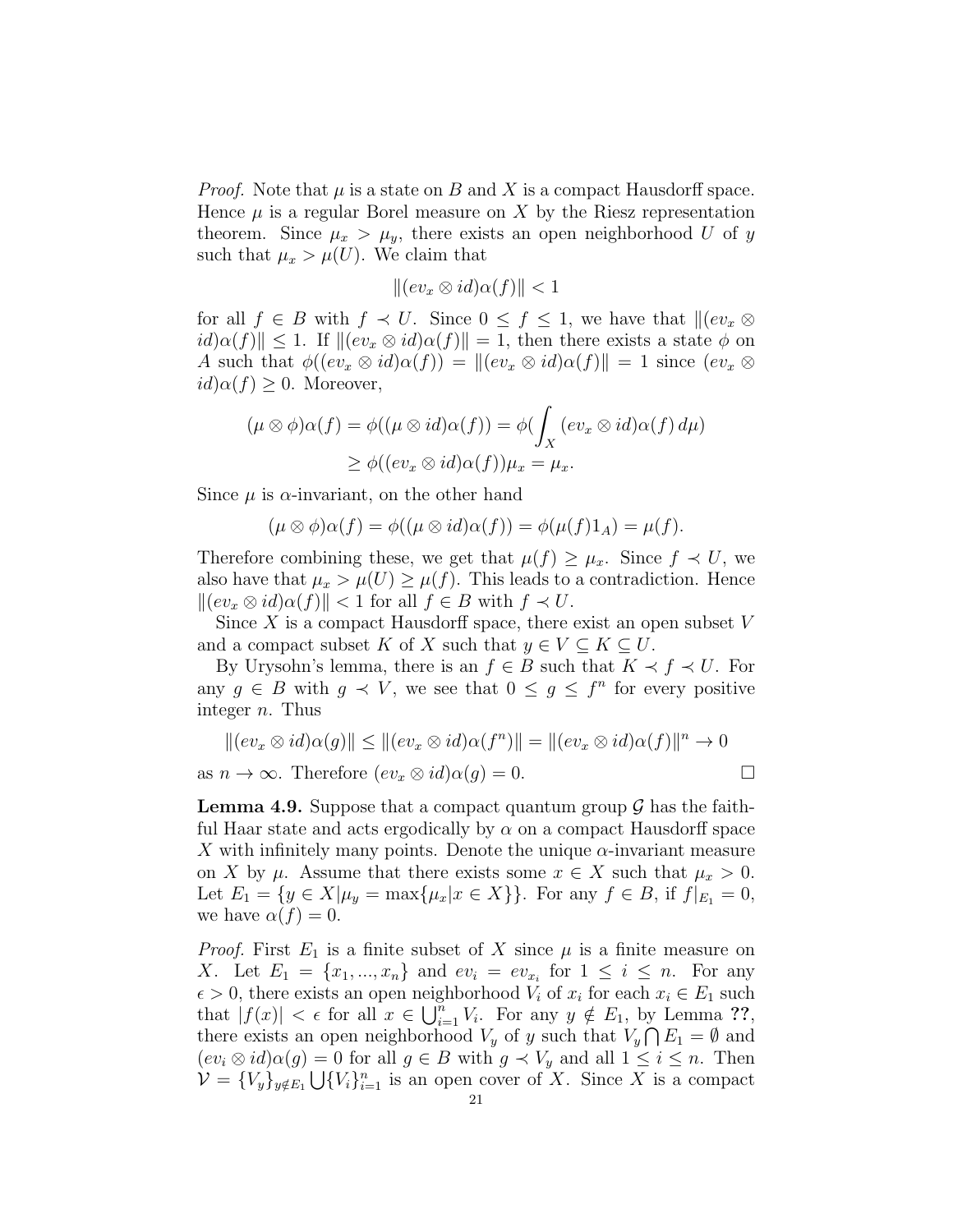Hausdorff space, there exists a finite subcover  $\mathcal V'$  of  $\mathcal V$ . Let  $\{g_V\}_{V\in\mathcal V'}$ be a partition of unity of X subordinate to  $\mathcal{V}'$ . Then  $f = \sum_{V \in \mathcal{V}'} f g_V$ .

Now let  $i = 1$  for convenience. By Lemma ??, we have that  $(ev_1 \otimes$  $id\alpha(g_V) = 0$  for all  $V \in \mathcal{V}' \setminus \{V_i\}_{i=1}^n$ . Hence

$$
(ev_1 \otimes id)\alpha(f) = (ev_1 \otimes id)\alpha(\sum_{V \in V'} fg_V)
$$
  
= 
$$
\sum_{V \in V' \bigcap \{V_i\}_{i=1}^n} (ev_1 \otimes id)\alpha(fg_V) + \sum_{V \in V' \setminus \{V_i\}_{i=1}^n} (ev_1 \otimes id)\alpha(fg_V)
$$
  
= 
$$
\sum_{V \in V' \bigcap \{V_i\}_{i=1}^n} (ev_1 \otimes id)\alpha(fg_V).
$$

Take any  $x \in X$ . If  $x \in \bigcup_{i=1}^n V_i$ , then  $|\sum_{V \in \mathcal{V} \cap \{V_i\}_{i=1}^n} f(x) g_V(x)| \le$  $|f(x)| \leq \epsilon$ . If  $x \notin \bigcup_{i=1}^n V_i$ , then  $\sum_{V \in \mathcal{V}'} \bigcap \{V_i\}_{i=1}^n f(x) g_V(x) = 0$ . Therefore  $\|\sum_{V\in\mathcal{V}'}\bigcap_{\{V_i\}_{i=1}^n} fg_V\| \leq \epsilon.$ 

Thus

$$
||(ev_1 \otimes id)\alpha(f)|| = ||(ev_1 \otimes id)\alpha(\sum_{V \in \mathcal{V} \cap \{V_i\}_{i=1}^n} fg_V)|| \le \epsilon.
$$

Since  $\epsilon$  is arbitrary, we have that  $(ev_1 \otimes id)\alpha(f) = 0$ . Note that  $(ev_1 \otimes$  $id)$  $\alpha$  is a \*-homomorphism, so  $(ev_1 \otimes id) \alpha(f^*f) = 0$ . The action  $\alpha$  is ergodic, hence  $(ev_x \otimes h)\alpha(f^*f) = (ev_1 \otimes h)\alpha(f^*f) = 0$  for any  $x \in$ X. The Haar state h is faithful and  $(ev_x \otimes id)\alpha(f^*f) \geq 0$ , therefore  $(ev_x \otimes id)\alpha(f^*f) = 0$  for all  $x \in X$  which means  $\alpha(f) = 0$ .

Now we are ready to prove the main theorem in this subsection. Proof. [Proof of Theorem ??]

We can assume the Haar state h of  $\mathcal G$  is faithful otherwise we replace  $\alpha$  by the reduced compact quantum group action  $\alpha_r$  of  $\mathcal{G}_r$  which has the faithful Haar state. The action  $\alpha_r$  is also ergodic by Corollary ??. Moreover, a state on B is  $\alpha$ -invariant if and only if it is  $\alpha_r$ -invariant (see the argument preceding Corollary ??).

Suppose that  $\mu({x}) > 0$  for some  $x \in X$ . Define  $E_1 = {x_1, ..., x_n}$ as in Lemma ??. Let  $\mathscr B$  be the Podlés algebra of  $B = C(X)$ . Define a linear map T from  $\alpha(\mathscr{B})$  into  $\mathbb{C}^n$  by

$$
T(\alpha(f)) = (f(x_1), f(x_2), ..., f(x_n))
$$

for all  $f \in \mathcal{B}$ . Note that  $\alpha$  is injective on  $\mathcal{B}$ . So T is well-defined. Also  $T$  is linear. By Lemma ??,  $T$  is injective. The space  $X$  contains infinitely many points, hence B is infinite dimensional. Since  $\mathscr B$  is a dense subspace of B, we have that  $\mathscr B$  is also infinite dimensional. This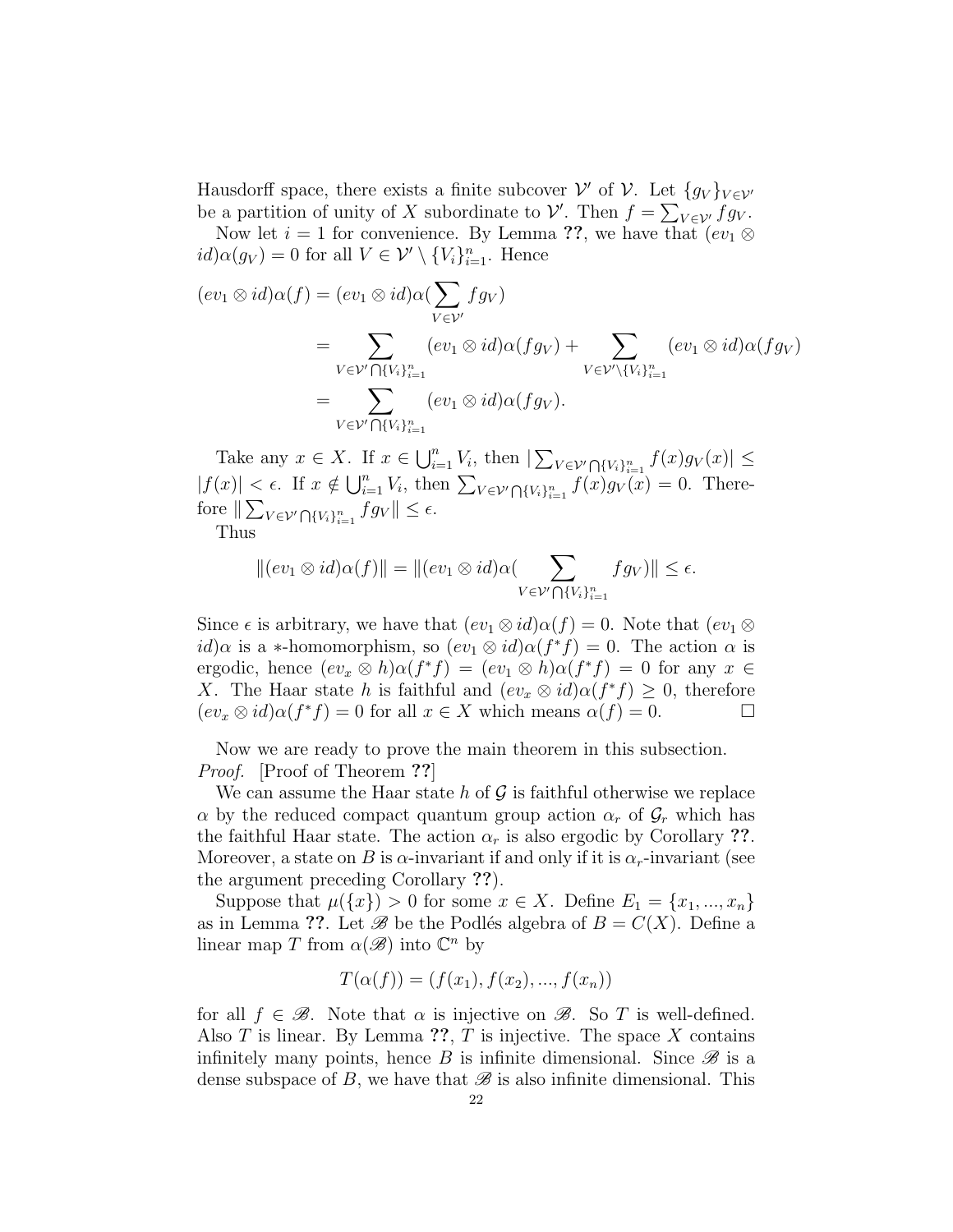leads to a contradiction to that  $\mathbb{C}^n$  is finite dimensional and that T is injective.

Now we consider compact quantum group actions on a compact Hausdorff space  $X_{\infty}$  with countably infinitely many points. We complete the paper with the following main result by using Theorem ??. **Theorem 4.10.**  $X_{\infty}$  is not a quantum homogeneous space.

*Proof.* For every Borel probability measure  $\mu$  on  $X_{\infty}$ , there exists an  $x \in X_\infty$  such that  $\mu({x}) > 0$ . So by Theorem ??, the space  $X_\infty$ cannot admit an ergodic compact quantum group action.

#### **REFERENCES**

- [1] T. Banica. Fusion rules for representations of compact quantum groups. Exposition. Math. 17 (1999), no. 4, 313–337.
- [2] T. Banica. Representations of compact quantum groups and subfactors. J. Reine Angew. Math. 509 (1999), 167–198.
- [3] T. Banica and A. Skalski. Quantum symmetry groups of  $C^*$ -algebras equipped with orthogonal filtrations. Proc. Lond. Math. Soc. (3) 106 (2013), 980-1004.
- [4] J. Bhowmick, D. Goswami and A. Skalski. Quantum isometry groups of 0-dimensional manifolds. Trans. Amer. Math. Soc. 363 (2011), no. 2, 901–921.
- [5] E. Bédos, G. J. Murphy and L. Tuset. Co-amenability of compact quantum groups. J. Geom. Phys. 40 (2001), no. 2, 130–153.
- [6] F. P. Boca. Ergodic actions of compact matrix pseudogroups on  $C^*$ -algebras. Recent advances in operator algebras, Orlèans, 1992, Astérisque 232 (1995), 93-109.
- [7] J. Cuntz. Simple C<sup>\*</sup>-algebras generated by isometries. Comm. Math. Phys. 57 (1977), no. 2, 173–185.
- [8] D. Goswami. Quantum symmetries and quantum isometries of compact metric spaces. arXiv: 0811.0095 v7.
- [9] R. Høegh-Krohn, M.B. Landstad and E. Størmer. Compact ergodic groups of automorphisms. Ann. of Math.  $114$  (1981), no.1, 75–86.
- [10] H. Huang. Faithful compact quantum group actions on connected compact metrizable spaces. J. Geom. Phys. 70 (2013), 232-236.
- [11] H. Li. Compact quantum metric spaces and ergodic actions of compact quantum groups. J. Funct. Anal. 256 (2009), no. 10, 3368–3408.
- [12] M. Maes and A. Van Daele. Notes on compact quantum groups. Nieuw Arch. Wisk. (4)  $16$  (1998), no. 1-2, 73-112.
- [13] C. Pinzari. Growth rates of dimensional invariants of compact quantum groups and a theorem of Høegh-Krohn, Landstad and Størmer. Proc. Amer. Math. Soc. 141 (2013), no. 3, 895-907.